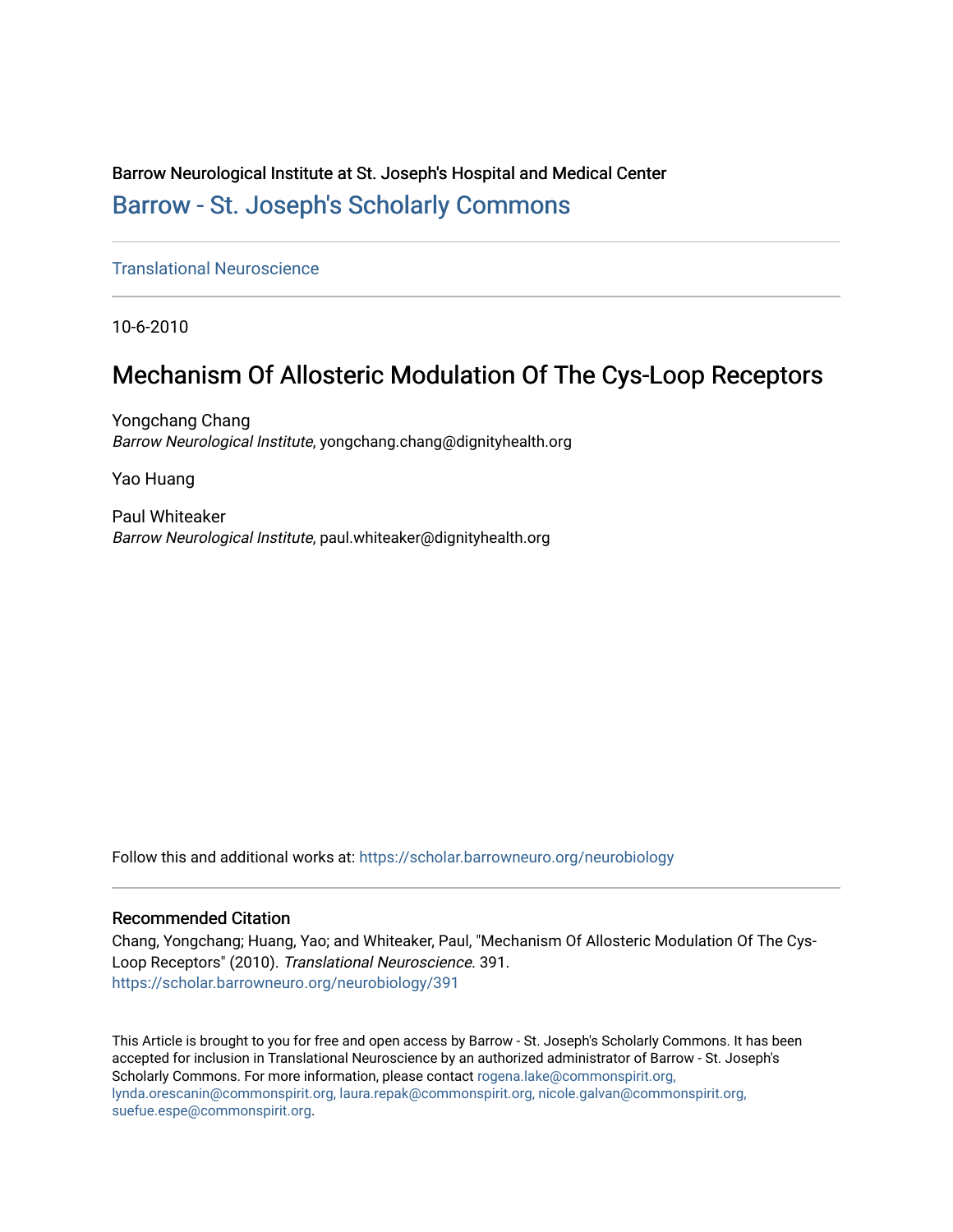#### **OPEN ACCESS**



**ISSN 1424-8247** www.mdpi.com/journal/pharmaceuticals

*Review*

# **Mechanism of Allosteric Modulation of the Cys-loop Receptors**

### **Yongchang Chang 1, \*, Yao Huang <sup>2</sup> and Paul Whiteaker <sup>1</sup>**

- <sup>1</sup> Division of Neurobiology, Barrow Neurological Institute, St. Joseph's Hospital and Medical Center, Phoenix, AZ 85013, USA; E-Mail: paul.whiteaker@chw.edu (P.W.)
- <sup>2</sup> Department of Obstetrics and Gynecology, St. Joseph's Hospital and Medical Center, Phoenix, AZ 85013, USA; E-Mail: yao.huang@chw.edu (Y.H.)
- \* Author to whom correspondence should be addressed; E-Mail: yongchang.chang@chw.edu; Tel.:  $+1-602-406-6192$ ; Fax:  $+1-602-406-4172$ .

*Received: 24 June 2010; in revised form: 30 July 2010 / Accepted: 9 August 2010 / Published: 12 August 2010*

**Abstract:** The cys-loop receptor family is a major family of neurotransmitter-operated ion channels. They play important roles in fast synaptic transmission, controlling neuronal excitability, and brain function. These receptors are allosteric proteins, in that binding of a neurotransmitter to its binding site remotely controls the channel function. The cys-loop receptors also are subject to allosteric modulation by many pharmaceutical agents and endogenous modulators. By binding to a site of the receptor distinct from the neurotransmitter binding site, allosteric modulators alter the response of the receptors to their agonists. The mechanism of allosteric modulation is traditionally believed to be that allosteric modulators directly change the binding affinity of receptors for their agonists. More recent studies support the notion that these allosteric modulators are very weak agonists or antagonists by themselves. They directly alter channel gating, and thus change the distribution of the receptor across multiple different affinity states, indirectly influencing receptors' sensitivity to agonists. There are two major locations of allosteric modulator binding sites. One is in subunit interfaces of the amino-terminal domain. The other is in the transmembrane domain close to the channel gating machinery. In this review, we also give some examples of well characterized allosteric binding pockets.

**Keywords:** cys-loop receptors; ligand-gated ion channels; allosteric modulator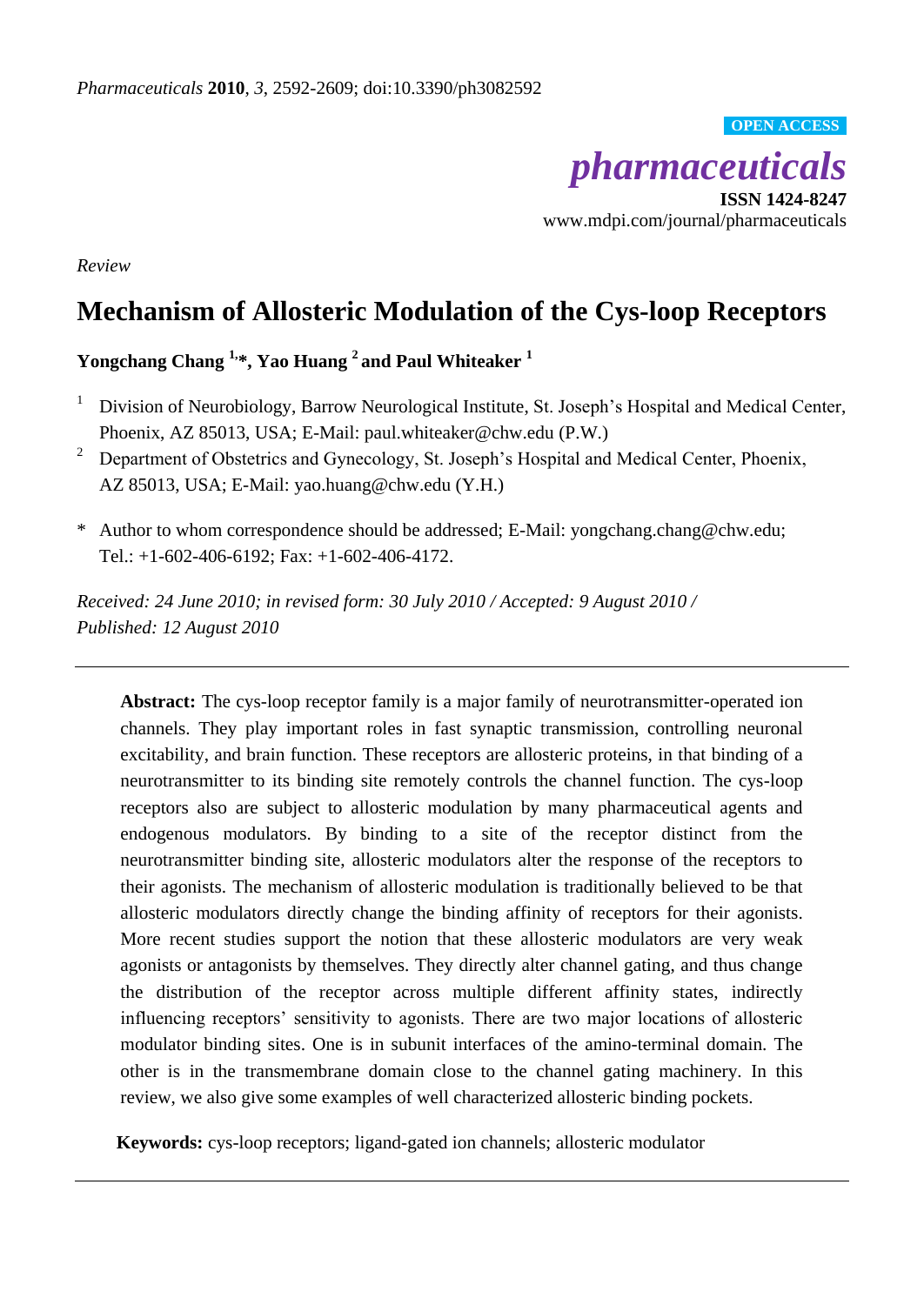#### **1. Introduction**

The cys-loop receptor family is a major family of ligand-gated ion channels (LGICs). All members of this receptor family have a signature cysteine loop, two cysteine residues separated by 13 other residues, in the amino-terminal domain of each subunit. This family includes subfamilies of nicotinic receptors (nAChRs) [1], serotonin receptor type 3 (5-HT<sub>3</sub>R) [2],  $\gamma$ -aminobutyric acid receptors type A and C [3–5] (GABA<sub>A/C</sub>R), glycine receptors [6], zinc-activated cation channel [7], and invertebrate glutamate/serotonin-activated anionic channels or GABA-gated cation channels [8–10]. Recently, prokaryotic proton-gated ion channels have also been considered to be in the same family, although they do not have signature cysteines in the corresponding loop region [11–13]. In eukaryotic ligandgated ion-channels, each receptor subunit has a large amino-terminal extracellular domain, four transmembrane domains (M1–M4) with the second transmembrane domain (M2) lining the pore, and a large intracellular loop between M3 and M4 [14,15]. Prokaryotic channels have similar subunit topology, but with a short M3–M4 intracellular loop. The receptors in this family have a pentameric structure. That is, five subunits form a pseudo-symmetrical receptor with a central vestibule (Figure 1A). Different combinations of subunits, and their isoforms, create structural diversity and thus different subtypes within each cys-loop receptor subfamily. Since each subtype has specialized function, the structural diversity also provides opportunities for subtype-selective drug development. The neurotransmitter binding sites (orthosteric sites) are located in the amino-terminal domain at subunit interfaces [15,16]. Figure 1B shows the crystal structure of nicotine in the binding site of the homologous protein, acetylcholine binding protein (AChBP) [17]. AChBP is homologous to the amino-terminal domain of cys-loop receptor's subunits [18]. It also has a pentameric structure [18] and can bind nicotinic receptor agonists and antagonists [17,19,20]. Thus, AChBP crystal structures provide the best structural models for the amino-terminal domain and orthosteric binding sites. In the center of the transmembrane region of all cys-loop receptors is the ion conducting pore (Figure 1C) [15], which is controlled by neurotransmitter binding to orthosteric sites in the distal amino-terminal domain. Thus, the cys-loop receptors are allosteric proteins; binding of a neurotransmitter to the extracellular amino-terminal domain of its receptor allosterically controls the distantly located transmembrane ion channel pore, a process termed allosteric activation [21,22]. This allosteric activation occurs through an evolutionarily conserved allosteric network that connects orthosteric binding sites to the channel gate [23]. The detailed activation mechanism of cys-loop receptors has been extensively reviewed recently [21,24–28]. Figure 1D shows the neurotransmitter binding sites located at subunit interfaces of major subtypes of nicotinic receptors and  $GABA_{A/C}$  receptors. A typical heteromeric receptor (containing at least two different subunits) has two orthosteric binding sites. The remaining subunit interfaces of the amino-terminal domain of heteromeric receptors can potentially act as allosteric modulator binding sites. In fact, the well-characterized benzodiazepine binding site in a typical  $\alpha\beta\gamma$  GABA<sub>A</sub> receptor is located in the amino-terminal domain  $\alpha\gamma$  subunit interface, homologous to the orthosteric GABA binding sites at the  $\beta\alpha$  interfaces (Figure 1D). A typical homomeric receptor (with identical subunits), such as  $\alpha$ 7 or  $\alpha$ 9 nAChR,  $\rho$ 1 GABA receptor, 5-HT<sub>3</sub>A receptor, or glycine  $\alpha$ 1 receptor, has five potential orthosteric binding sites.

The function of the cys-loop receptors can be modified by allosteric modulators. By binding to the receptor at an allosteric site, a site distinct from the orthosteric neurotransmitter binding sites, allosteric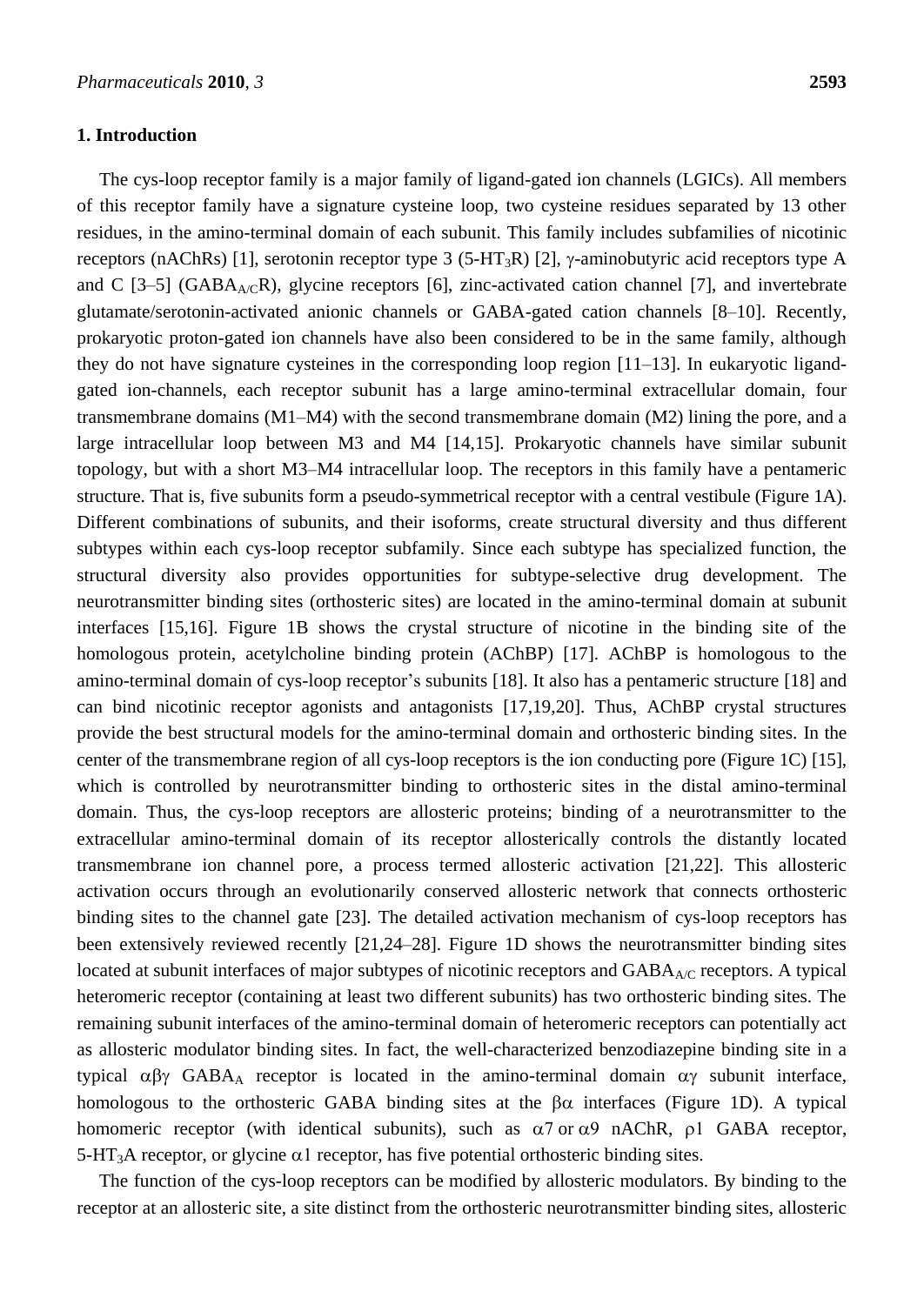modulators alter the agonist sensitivity (shift of concentration-response curve), agonist efficacy (maximum response), and channel gating kinetics for activation and desensitization. Note the difference between allosteric activation and allosteric modulation. For allosteric activation, the binding of neurotransmitter to the "orthosteric" binding site (allosterically) controls the distantly located gating machinery. However, for allosteric modulation, modulator binding to additional "allosteric" sites modifies the action of agonists binding to the orthosteric sites. That is, the modulator allosterically alters the orthosteric agonist's action We will discuss kinetic models and mechanisms of allosteric modulation in section 3, and well-characterized allosteric sites in section 4.

**Figure 1.** Structures of prevalent cys-loop receptors and locations of agonist binding sites. (A) Top view of the EM structure of the *Torpedo* nicotinic receptor, generated from 2BG9 PDB file [16], showing pentameric structure; (B) Side view of crystal structure of AChBP with nicotine bound in the subunit interface, generated from 1UW6 PDB file [17]. The nicotine is surrounded by residues that form the agonist binding pocket (within blue dashed circle); (C) Side view of the EM structure of the *Torpedo* nicotinic receptor with  $\beta$  subunit removed, revealing central vestibule and channel pore (red arrow), generated from 2BG9 PDB file [16]; (D) Location of agonist binding sites in different subunit interfaces in major subtypes of nicotinic and  $GABA_{AC}$  receptors. Note that most heteromeric receptors have two orthosteric agonist binding pockets. In some cases (heteromeric  $\alpha$ 1 $\beta$  glycine receptor [29],  $\alpha$ 4 $\beta$ 2 nicotinic receptor [30]), functional studies suggest a possible third neurotransmitter binding site. In addition, the  $\alpha\beta\gamma$  GABA<sub>A</sub> receptor has one allosteric benzodiazepine binding site (BZ).

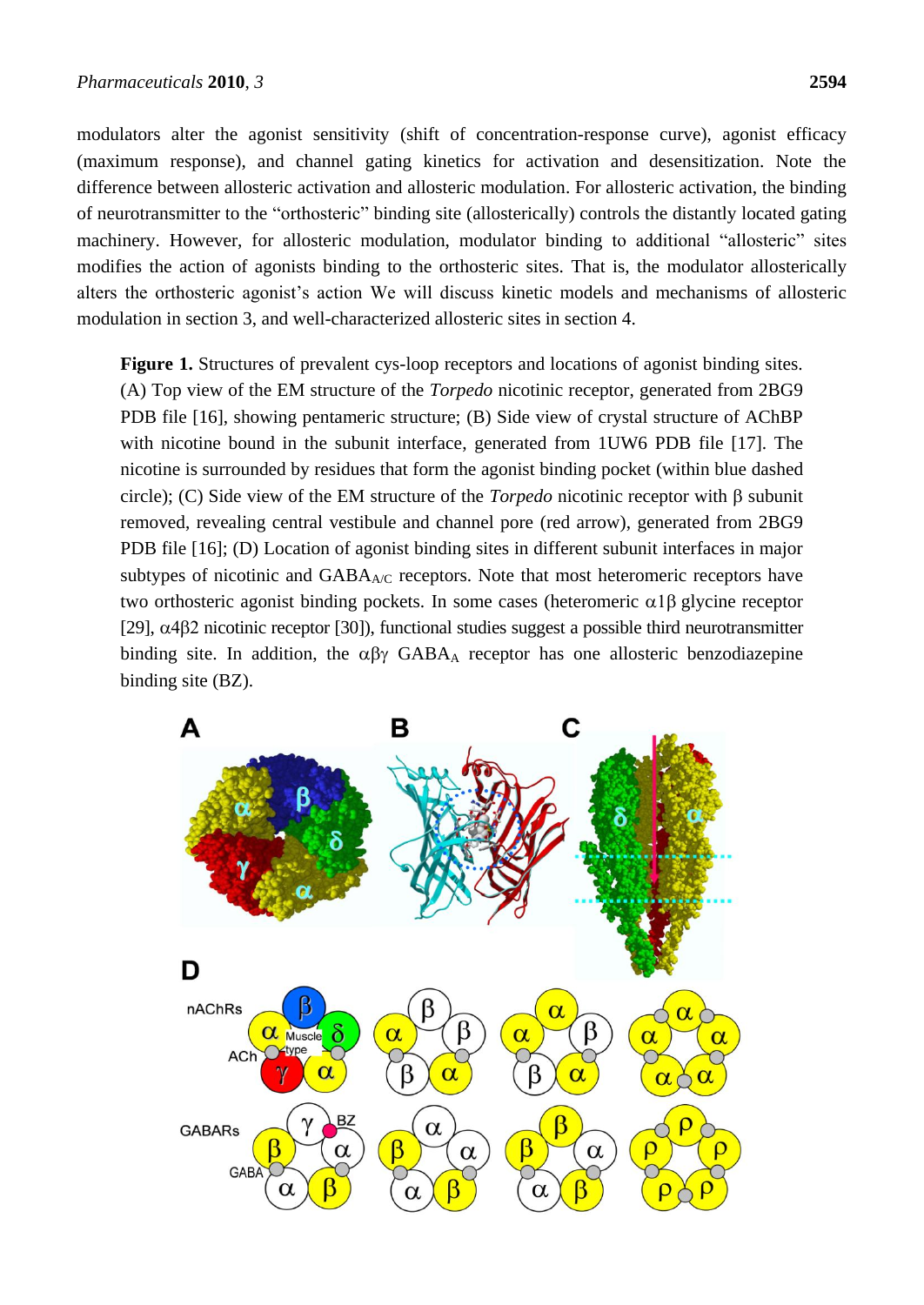#### **2. Kinetic Models of Allosteric Activation**

The activation mechanism of the nicotinic receptors can be understood in terms of the Monod-Wyman-Changeux allosteric activation (MWC) model [8,22,31]. This model can explain the spontaneous openings observed in the wild type nicotinic receptor [32]. Similarly, activation of the wild type, and spontaneously-opening gating mutant, GABAA receptors can be well fitted by the MWC model (Figure 2A).

**Figure 2.** Kinetic schemes for allosteric activation of a typical heteromeric cys-loop receptor. (A) Monod-Wyman-Changeux allosteric activation (MWC) model for allosteric activation [22,33], R, AR,  $A_2R$  are receptors in the resting states with 0, 1 or 2 agonist bound. They have low binding affinity  $(K_D)$ .  $R^*$ ,  $AR^*$ ,  $A_2R^*$  are receptors in open states with high binding affinity  $(K_D^*)$  for agonist; (B) Refined MWC model with intermediate high affinity flip states F, AF, and  $A_2F$  [34]. Flip states are pre-open states with increased affinity for agonists, suggesting a conformational changes in the binding site. Thus, flip and open states in each oval may be considered "activated" states.



An important feature of this model is that the receptor has low affinity  $(K_D)$  resting closed states and high affinity  $(K_D^*)$  open states [22,33]. Binding of the receptor to its agonist facilitates transitions from low affinity states to high affinity states. This model can explain how mutations in the channel gate make the receptor more sensitive to agonist. That is, loosening the channel gate would increase spontaneous openings, resulting in more receptors in the high affinity states, and thus increasing sensitivity of the receptor to agonists. This mutational effect is similar to the effects of positive allosteric modulators (see below). The MWC model was further refined by the finding that partial and full agonist-induced openings have similar opening and closing rates, but with a major difference in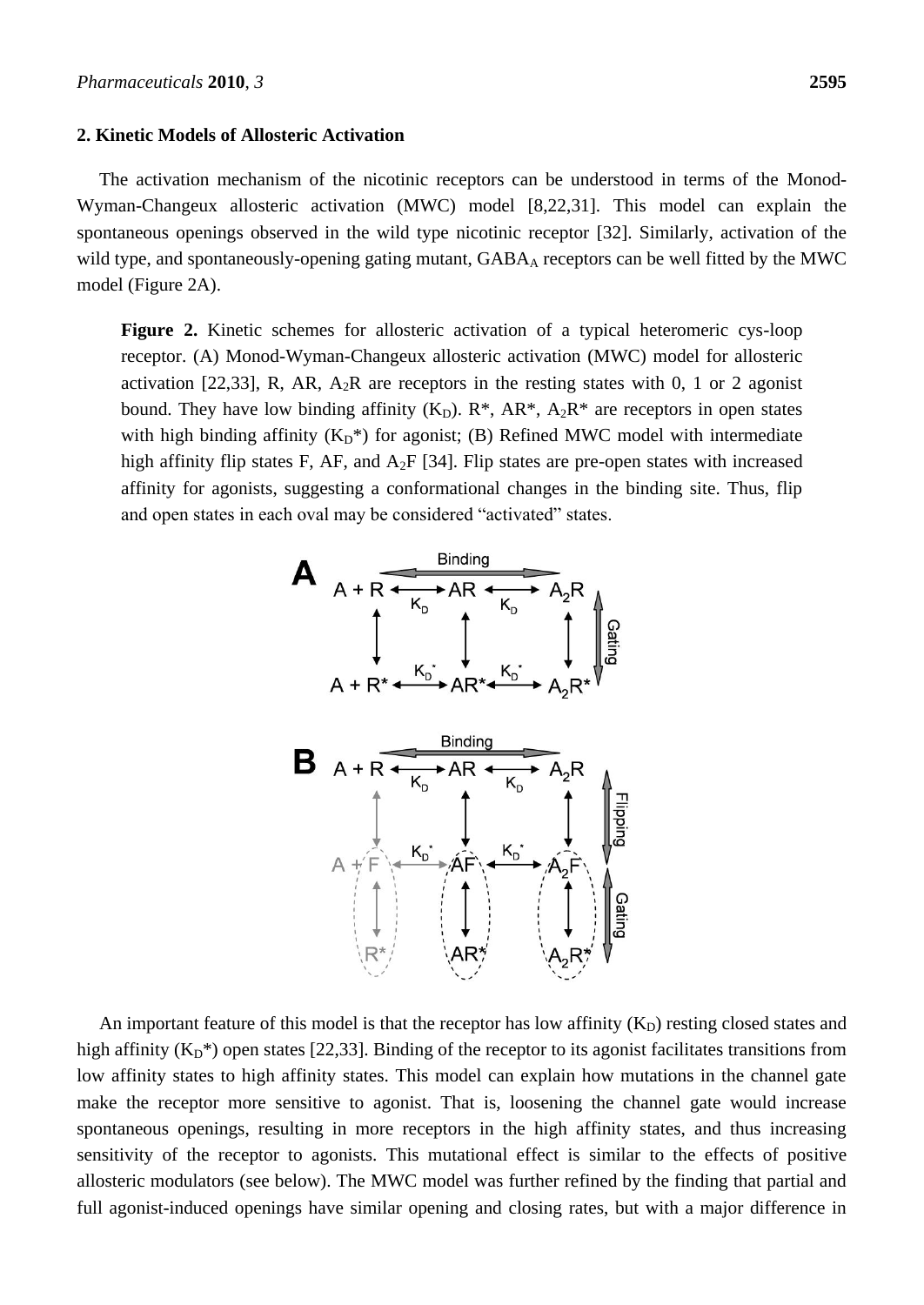equilibrium distribution between resting state and "flipped" state, a pre-opening intermediate state with higher affinity. For a full agonist, the equilibrium constant for flipping is large, so that most fully liganded receptors will shift to the flip state. For a partial agonist, the equilibrium constant is small, so that a smaller fraction of fully-liganded receptors will transit to the flip state. However, once the receptor transitions to a flipped state, full and partial agonists will gate the channel similarly. Thus, there is a high affinity "flip" state between low affinity resting state and high affinity open state (Figure 2B;[34]). The pre-opening flip state is an agonist-induced conformational state preceding channel opening. In this sense, the flip state and open state of the receptor could be collectively considered as "activated states" (as enclosed in the dashed ovals in Figure 2B). Note that in the kinetic scheme of Figure 2B, there is no connection between open states. This is because association to, and dissociation from, the open states are rare events, and adding connections between open states does not produce any detectable improvement in fitting [29]. Thus, agonist association and dissociation rates for the open states are much smaller than those for binding in the flip state or resting state. The molecular basis for the scarcity of transitions between open states is still not clear. One possible explanation is that the open states could have even higher affinity than the flip states, so that further binding pocket closure would limit association and dissociation. Detailed descriptions of the evolving kinetic and activation mechanism models can be found in several recent review papers [21,24–27].

In summary, kinetic studies revealed that binding and gating are coupled, with mutual influence. The receptor's affinity for agonists is state dependent. Alteration of the receptor distribution across different conformational states, either by mutation or by allosteric modulator binding, alters the distribution of receptors across different agonist affinity states. These alterations change the apparent affinity of the receptor for its agonists. This concept forms the foundation of allosteric modulation.

#### **3. Kinetic Models and Mechanisms of Allosteric Modulation**

For the mechanism of allosteric modulator action, it has long been believed that binding of allosteric modulators to the receptor directly changes receptor affinity for its agonist. In this model, the allosteric modulator does not have an intrinsic ability to open the channel. However, this view has been changed by the observation that the benzodiazepine allosteric agonist, diazepam, can directly activate the wild type GABA<sub>A</sub> receptor (with very low efficacy). This effect is only visible when the receptor is highly expressed in *Xenopus* oocytes [35]. The super-high expression of the wild type GABA<sup>A</sup> receptor also makes it possible to observe spontaneous opening, allowing for testing of the direct action of GABA<sub>A</sub> receptor negative allosteric modulators. In fact, the benzodiazepine inverse agonist methyl-6,7-dimethoxy-4-ethyl-β-carboline-3-carboxylate (DMCM) can inhibit the measurable current formed by spontaneous opening of highly expressed wild type GABA<sub>A</sub> receptors. These small fractional changes in channel opening induced by positive or negative allosteric modulators can account for the alteration of the receptor sensitivity to agonist according to the MWC allosteric activation mechanism [35]. A similar direct gating mechanism, termed allosteric coagonism, was also proposed for the mechanism of benzodiazepine action. This view is supported by the observation of direct activation and inhibition of a mutant GABA<sub>A</sub> receptor by benzodiazepine agonists and inverse agonists [36]. By making concatenated subunits and selectively destroying one orthosteric binding site, Baur and Sigel found that the benzodiazepine allosteric potentiator diazepam can facilitate channel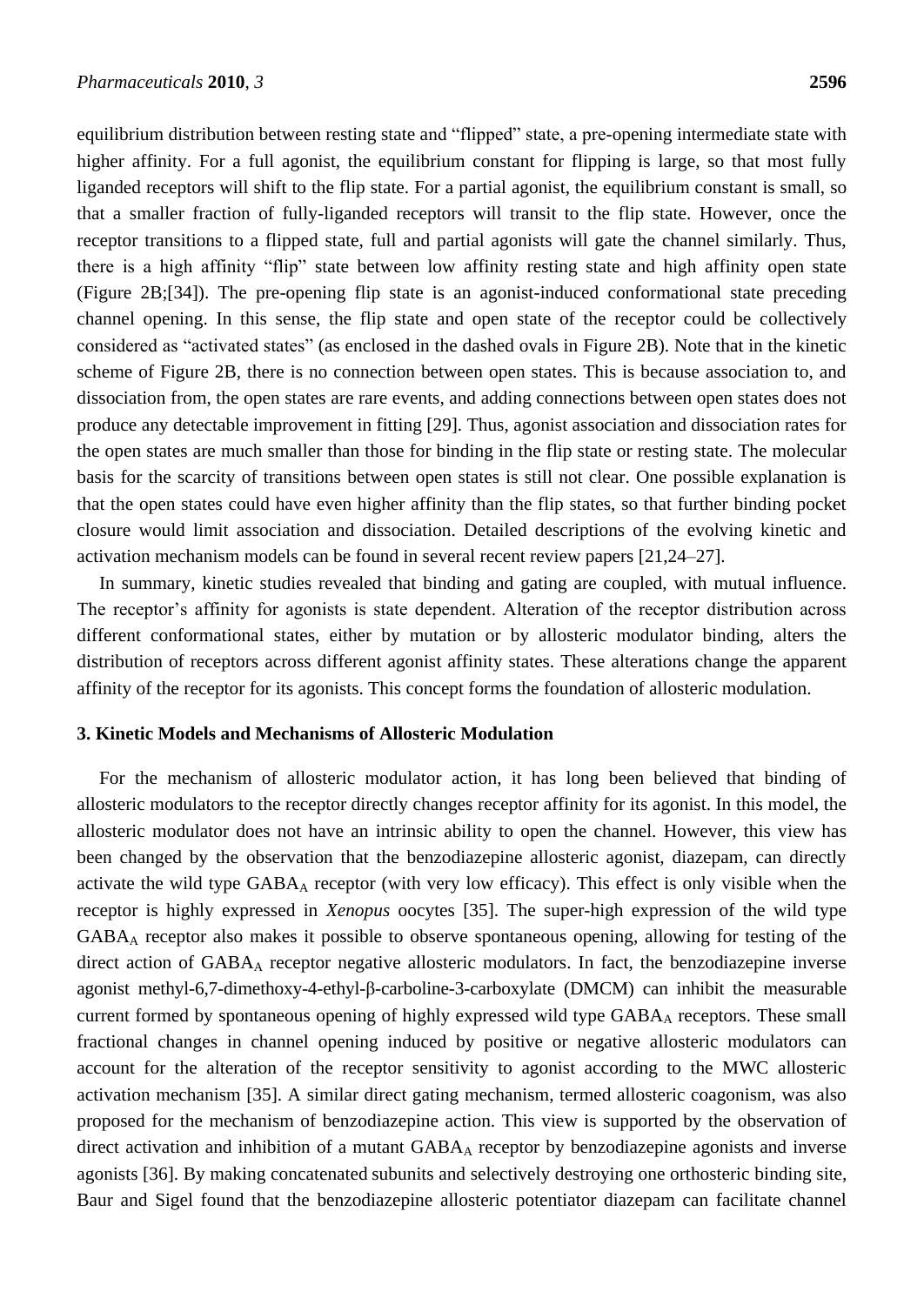opening when the receptor has only one orthosteric binding site [37]. This finding also supports the view that allosteric modulators facilitate channel gating, and that apparent agonist affinity changes are due to this gating effect. Normally, in the resting unbound state, GABA<sub>A</sub> receptors have very low open probabilities  $(10^{-4}-10^{-5})$  [33,36]. The receptor with a single agonist bound will have an open probability increase of ~700 fold [33]. However, the open probability of a singly bound receptor is still very low. Binding of a positive allosteric modulator to the receptor will further increase open probability as observed by Baur and Sigel. The kinetic model in Figure 3 represents an expanded MWC model that includes direct gating effects of GABA<sub>A</sub> receptors by a modulator [35]. In this model, direct gating by a positive allosteric modulator also increases the agonist binding affinity. In fact, the benzodiazepine agonist flurazepam can induce structural changes in the orthosteric GABA binding pocket, further supporting a direct gating mechanism for allosteric modulators [38].

**Figure 3.** Kinetic scheme for allosteric activation and modulation mechanisms (adapted from [35]). Front is the conventional MWC model. The only difference is that  $K_{DA}$  and  $K<sub>DA</sub>$ <sup>\*</sup> are used to represent agonist binding affinity. Allosteric modulator (M) bound states are shown at the back of the figure, with  $K_{DM}$  and  $K_{DM}^*$  describing two different affinities for the modulator in resting or activated states. L is the ratio between R and  $R^*$ . c is the ratio between  $K_{DA}$ <sup>\*</sup> and  $K_{DA}$ . d is the ratio between  $K_{DM}$  and  $K_{DM}$ <sup>\*</sup>.



This co-activation mechanism of GABAARs by benzodiazepines seems to be applicable to other allosteric modulators acting on different sites. For example, the general anesthetic etomidate potentiates GABA<sub>A</sub> receptor agonist responses at low concentrations, but directly activates the GABA<sub>A</sub> receptor at high concentrations. At the same time, high concentration etomidate also further shifts the GABA concentration-response curve to the left. Both potentiation and activation effects can be well described by a single MWC kinetic model [39], similar to that for benzodiazepines. Affinity labeling has identified the binding site of etomidate in the transmembrane domain (Met236 in the M1 domain of  $\alpha$ 1 subunit and Met286 in M3 domain of  $\beta$ 2 subunit) [40]. The allosteric effect of etomidate can be mimicked by two substitutions at these sites with the bulky residue tryptophan [41]. In contrast, the benzodiazepine binding pocket is located in the amino-terminal domain (see section 4.1). Thus, regardless the location of the binding site, in the amino-terminal domain distant from the channel gate or in the transmembrane domain close to the channel gate, the binding of allosteric modulators to their sites alters the channel gating. Positive allosteric modulators reduce the gating energy barrier to facilitate channel opening, serving as weak co-agonists (binding to a site that is distinct from the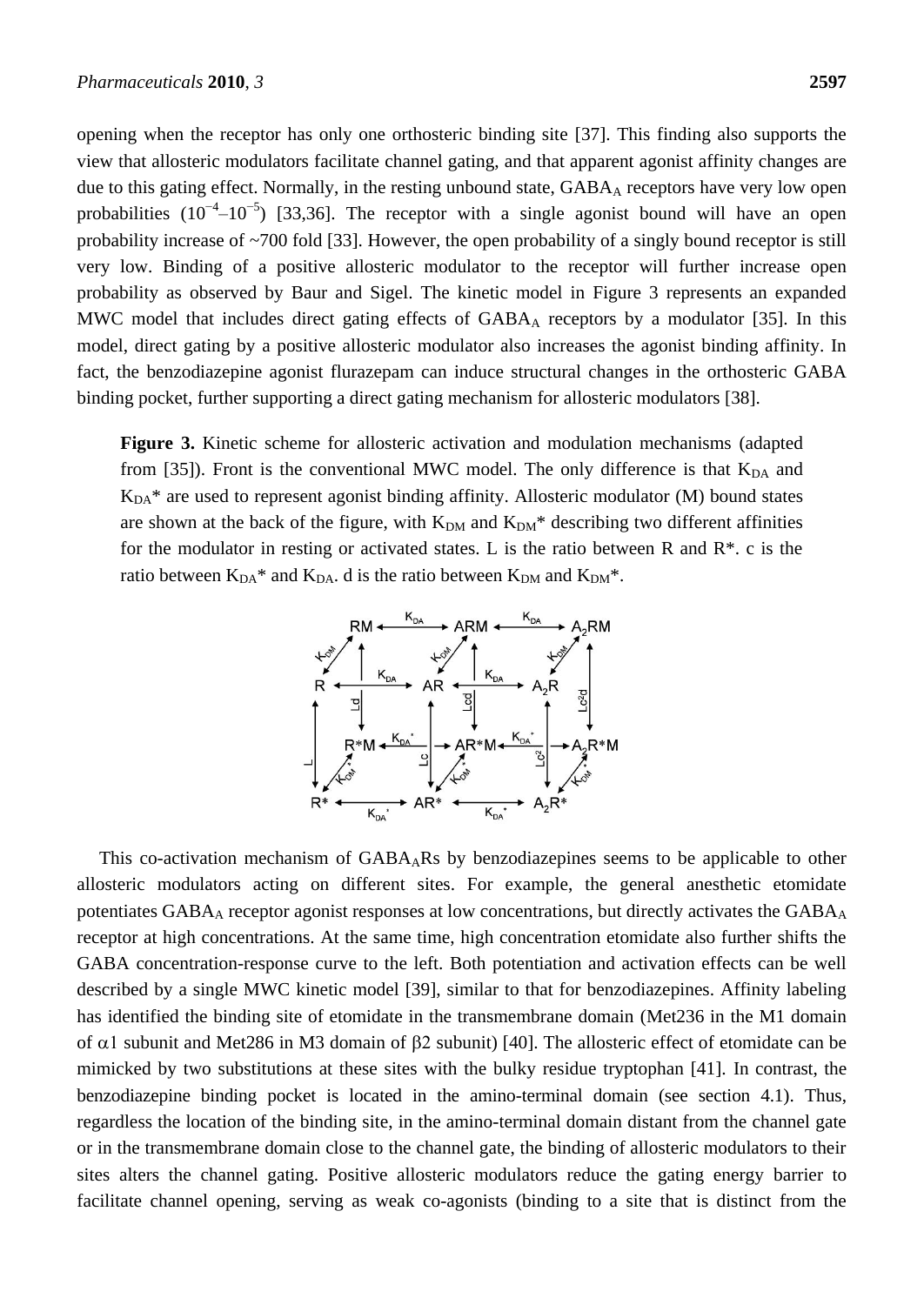orthosteric neurotransmitter binding site). Conversely, negative allosteric modulators increase the gating energy barrier to inhibit channel opening. For example,  $\rho$ 1 GABA $_C$  receptor function can be inhibited by several neurosteroids [42]. These neurosteroids inhibit the  $GABA_C$  receptor allosterically as suggested by monitoring conformational changes with site-specific fluorescence techniques [43]. However, the mechanisms of  $GABA_C$  receptor inhibition by individual neurosteroids are not the same. Functional inhibition by  $\beta$ -estradiol is correlated to the inhibition of the GABA-induced fluorescence changes in multiple locations of the amino-terminal domain, including at K217C in loop F, L166C in loop E, and L66C away from the binding loops, [43]. This suggests that  $\beta$ -estradiol can antagonize GABA-induced conformational changes. In contrast, pregnanolone, pregnanolone sulfate, allopregnanolone sulfate, and tetrahydrodeoxycorticosterone influence GABA-induced fluorescence changes differently, suggesting distinct detailed structural mechanisms [43]. Note that some competitive antagonists could be very weak agonists or inverse agonists. However, since they compete with agonist for the same binding site, their modulatory effect on the agonist response could only be seen at very low concentrations when the agonist concentration is also very low, with low probability of mutual competition. In any case, since these competitive antagonists compete with agonists for the same orthosteric binding site, they are not allosteric modulators.

Since nicotinic receptors have an allosteric activation mechanism similar to that for GABA<sub>A</sub> receptor [22], they likely have a similar allosteric modulation mechanism. In fact, the allosteric modulator PNU-120596 for α7 nicotinic receptor has its binding site in the transmembrane domain [44] (see Section 4.2 for details), but it can induce a similar, though not identical, conformational change along the activation pathway as acetylcholine-induced conformational changes during channel activation [45]. Similarly, allosteric modulation by divalent cations of nicotinic receptors involves conformational changes in the amino-terminal domain, partially shared with agonist-induced conformational changes [46]. These experimental observations further support a co-agonist action for positive allosteric modulators in nicotinic receptors.

In glycine and GABA receptors, alcohol size cut-off (see Section 4.2 for a fuller explanation) is related to the size of the sidechain of two residues in the transmembrane domains (M2 and M3, see Section 4.2 for details), suggesting a transmembrane location of their binding site. However, the structure of loop 2 from the amino-terminal domain, which plays an important role in coupling agonist binding and channel gating, is also critical for ethanol's effect [47,48]. Whether loop 2 and its surrounding residues form a second binding site for ethanol is still not clear. Ethanol's modulatory effect on glycine receptor can also be influenced by a third site within the intracellular loop between M3 and M4, which modifies ethanol's effect by interacting with G protein subunits [49]. Thus, it is likely that the allosteric modulation of receptor function by ethanol is through co-agonism with ethanol binding to one site in the M2 and M3 domains, and that this co-agonist effect can itself be allosterically modulated by other allosteric modulators, such as G protein interacting with the M3–M4 site, or by mutations of important residues along the activation pathway, such as in loop 2.

In summary, several lines of evidence suggest that allosteric modulation of cys-loop receptor function is mediated mainly through a weak direct gating effect by allosteric modulators.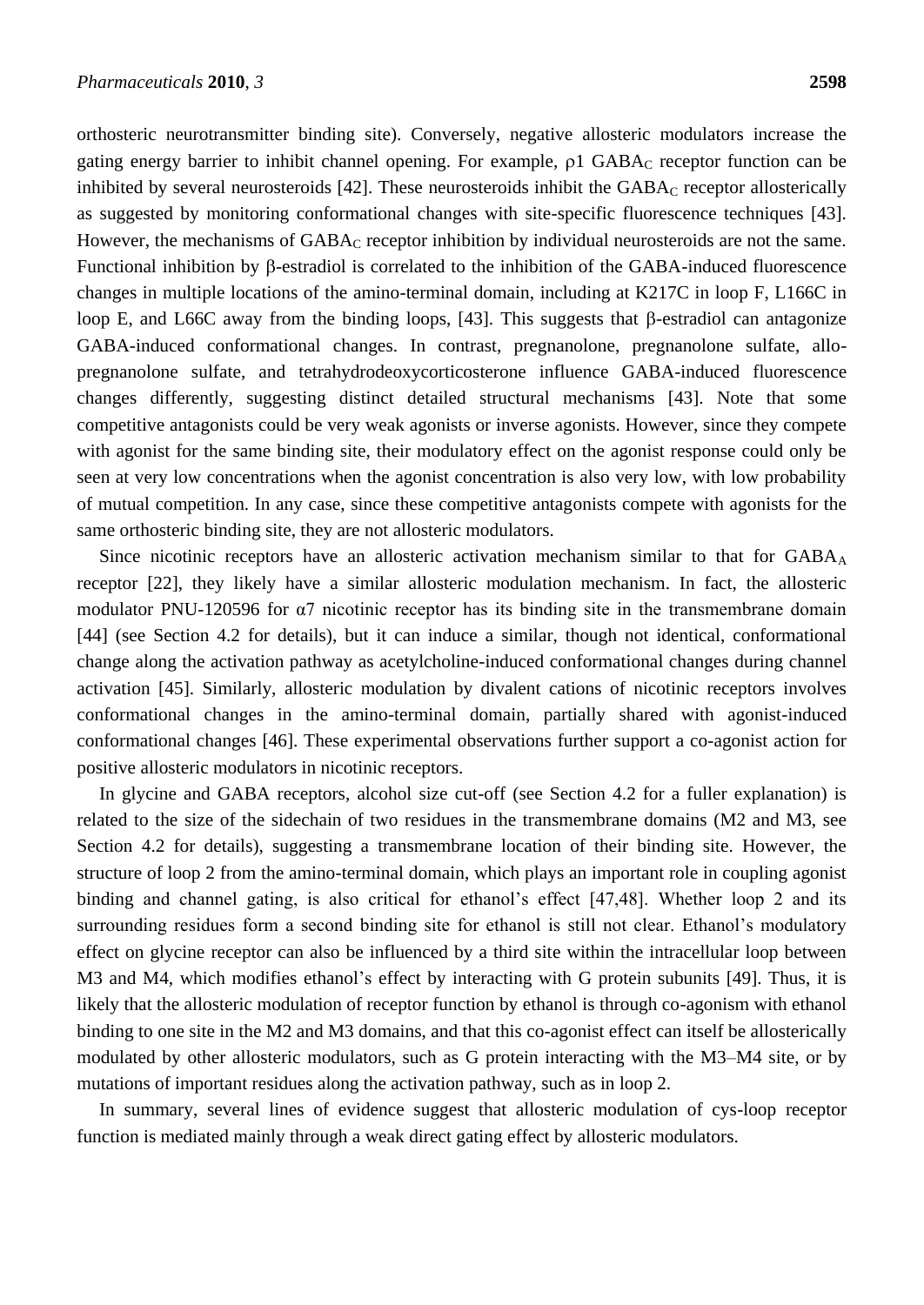#### **4. Binding Sites for Allosteric Modulators**

As just described, allosteric modulators of cys-loop receptors can bind in two major locations. The first location is at subunit interfaces of the amino-terminal domain, homologous to the orthosteric agonist binding sites, but at a different subunit interface. Benzodiazepine agonists, partial agonists, antagonists, partial inverse agonists, and inverse agonists bind to sites in this category. We will describe the amino-terminal binding sites for allosteric modulators in Section 4.1. The second major location of allosteric modulator binding sites is in the transmembrane domain near the channel gate. Barbiturates, neurosteroids, alcohols and general anesthetics bind to sites of this type. We will describe the transmembrane binding sites with several examples in Section 4.2. Noncompetitive antagonists also bind to the transmembrane domain. Some of them have binding sites within the pore. Thus, binding of these antagonists will occlude the channel pore. The effects of these channel blockers are usually use-dependent. That is, the binding site is only accessible in the open state. Other noncompetitive antagonists allosterically inhibit channel activity. It is also possible that a single antagonist can block the pore, and simultaneously allosterically inhibit channel function. This may explain a small shift in concentration-response curve sometimes observed in the presence of noncompetitive antagonist. Picrotoxin is an example of a pore blocker, although the mechanism of its non-competitive antagonism is still not fully understood. Three studies suggest that it can actively antagonize conformational changes induced by GABA in the amino-terminal domain; suggesting that, in addition to blocking the pore, picrotoxin also negatively modulates channel gating and facilitates channel closing [43,50,51].

In addition to these two major binding sites, residues in the coupling region between the agonist binding site and the channel domains may also be involved in mediating allosteric modulation. For example, mutations of the Gly219 residue in the pre-M1 region of the  $GABA_A$  receptor  $\beta$ 2 subunit can abolish the effect of several allosteric modulators, such as barbiturates, alphaxalone, etomidate and propofol [52]. The pre-M1 residue Arg246 of the 5-HT3A receptor is also an important determinant for allosteric modulation [53]. Another example is that the zinc modulation of  $GABA<sub>A</sub>$  receptors involves two charged residues located in the cys-loop region [54] that plays an important role in coupling the amino-terminal domain to the channel gate [55,56].

#### *4.1. Amino terminal binding sites for allosteric modulators*

Since most heteromeric cys-loop receptors have only two orthosteric binding sites for agonists, there is a lot of potential for future drug development in the remaining subunit interfaces that do not bind conventional agonists. The best-characterized example of an allosteric site in amino-terminal domain is the benzodiazepine binding pocket of GABA<sub>A</sub> receptors. It is located in the  $\alpha-\gamma$  subunit interface, homologous to the GABA binding site in the  $\beta-\alpha$  subunit interface (Figure 1D). The benzodiazepine binding pocket is formed by residues in six binding loops, designated as loops A through F, and homologous to those that form the orthosteric binding pockets. Residues (with rat  $\alpha$ 1) subunit numbering) identified from Loops A (His101 [57,58], B (Tyr159 [59]), and C (Gly200 [60], Thr206, and Tyr209 [59,61]) are contributed by the  $\alpha$  subunit and form the principal face of the binding pocket. Residues in loops D (Phe77 [62,63], Ala79, Thr81 [64,65]), E (Met130 [63,66]), and F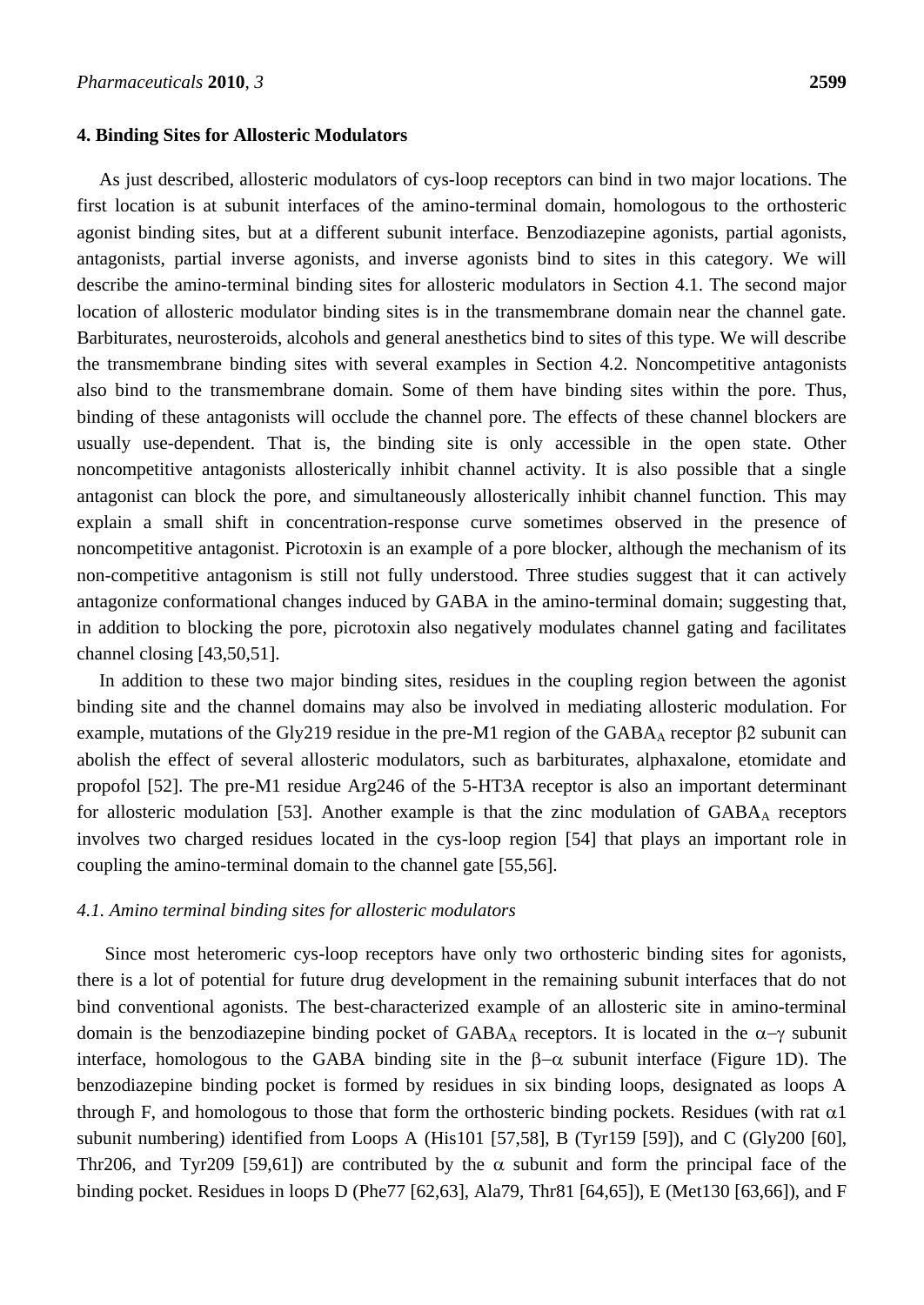(Glu189, Thr193, and Arg194 [67]) are contributed by  $\gamma$ 2 subunit and form the complementary face of the binding pocket (Figure 4).

For nicotinic receptors, a recent study shows that there is an amino-terminal noncanonical allosteric site for the positive allosteric modulator morantel in the  $\alpha$ 3 $\beta$ 2 subtype [68]. This binding site for the allosteric modulator is located in the  $\beta-\alpha$  subunit interface (Figure 4), in contrast to the  $\alpha-\beta$  interface for the ACh binding site (Figure 1D). Note that binding residues identified for morantel are located what is equivalent to the upper half of the homologous orthosteric binding pocket.

Figure 4. Allosteric modulator binding sites (shown as residues with side-chains displayed) mapped on to the homologous sites of the EM structure of *Torpedo* nicotinic receptor  $\alpha$  (right) and  $\beta$  (left) subunits (made from 2BG9 PDB file [16]). A wide range of binding sites for different allosteric modulators are color-coded: Yellow: benzodiazepine sites; Pink: morantel sites; Red: endogenous neurosteroid sites; Green: etomidate sites; Dark green: volatile anesthetic site; Blue: PNU-120596 site for  $\alpha$ 7 nicotinic receptor; Cyan: overlapped sites in M2 or M3 domains shared by multiple modulators; Grey: divalent cation sites; Burgundy: pre-M1 residues that influence anesthetic modulation in GABA<sup>A</sup> receptor or 5-HT3 receptor; Note that if a binding site residue is located within a subunit, then the residue is mapped to the  $\alpha$  subunit (right). If a binding pocket is in subunit interface (involving both subunits), then the residues are mapped to the positions in  $\alpha$  or  $\beta$  subunits, so that they are facing to the same subunit interface. The G protein binding site in the GlyR intracellular loop is not shown, since much of the intracellular loop structure is undefined in the EM structure used to create this illustration..

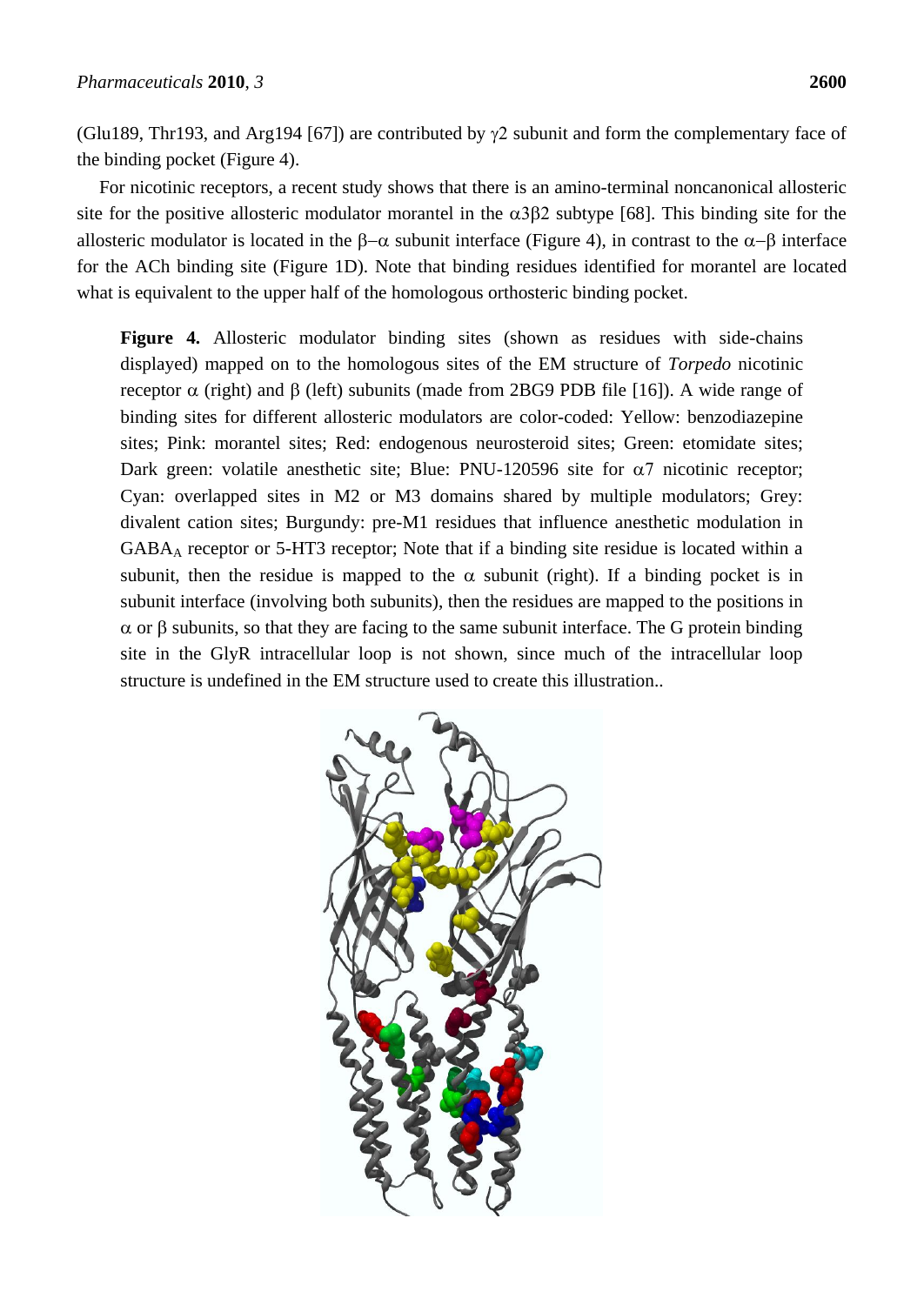#### *4.2. Transmembrane domain binding sites for allosteric modulators*

The transmembrane domain is the channel forming domain, which includes gating machinery to control channel opening and closing. Several classes of allosteric modulators have their binding pockets in the transmembrane domain. These include ethanol and other short-chain alcohols, neurosteroids, barbiturates, general anesthetics, and some  $\alpha$ 7 nAChR positive allosteric modulators (described more-fully later). A general feature of this type of modulation is that the modulators bind to a cavity near the channel pore-lining domain, M2, and more directly influence channel gating. The following are some examples of allosteric modulator binding sites in this category.

Binding of alcohol and volatile anesthetics to the receptor has a cutoff phenomenon. That is, the allosteric effect is dependent on the size of these compounds. When the size of the compounds increases above a certain level, the allosteric effect either decreases or is abolished. This cutoff phenomenon suggests that the receptor has a cavity with a defined volume to accommodate this type of allosteric modulator. For example, using three volatile anesthetics combined with site-directed mutagenesis at the 232, 270 and 279 positions of human  $GABA_A$  receptor  $\alpha$ 2 subunit to residues with different sizes, Jenkins *et al*. estimated the size of the binding cavity for these anesthetics as between 250 and 370  $\AA^3$  in the wild type GABA<sub>A</sub> receptor [69]. Thus, the residues Leu232 (M1), Ser270 (M2, 15' position), and Ala291 (M3, homologous to  $\beta$ 2Met286) in the  $\alpha$ 2 subunit play an important role in defining the binding cavity for these small molecules. For the alcohol cutoff, the effect of an alcohol is dependent on the length of its carbon chain. When the carbon chain of an alcohol exceeds a given length, its effect will decrease. The cutoff value for the carbon chain length of alcohols varies with different receptors. For example, the homomeric  $\alpha$ 1 glycine receptor has an alcohol cutoff value of 10, whereas the homomeric  $\rho$  GABA receptor has a cutoff value of 7. Using chimeras of glycine and GABA receptors, Wick *et al*. identified two critical residues in M2 and M3 domains as the main determinants of the observed difference in cutoff [70]. These two residues are Ser267 (M2, 15' position) and Ala288 (M3) in the glycine receptor  $\alpha$ 1 subunit. The homologous residues in the  $\rho$ 1 GABA receptor are Ile307 (M2) and Trp328 (M3, homologous to  $\beta$ 2Met286). Mutation at Ser267 of the glycine receptor  $\alpha$ 1 subunit to a larger sized residue decreases the cutoff, whereas mutations of Ile307 and  $Trp328$  in the  $p1$  GABA receptor subunit to smaller residues increases the cutoff, supporting the concept of a defined cavity between M2 and M3 domains for alcohol binding.

Non-volatile general anesthetics, such as etomidate, propofol and barbiturates are mainly positive allosteric modulators of GABA<sub>A</sub> receptors, although they can inhibit nicotinic receptors and influence other channel function [71]. The binding sites of these allosteric modulators are also located in the transmembrane domain. In  $GABA_A$  receptors, the etomidate binding site was identified by photoaffinity labeling  $\lceil \alpha 1 Met236 (M1)$ ,  $\beta 2 Met286 (M3)$  [40] and by a mutagenesis study  $[\beta2/\beta3\text{Asn265 (M2, 15' position)}]$  [72]. The M3 binding site Met286 is shared with propofol [73], whereas M2 residue Asn265 is homologous to Leu270 of the 5-HT3 receptor, which is also responsible for volatile anesthetic action [74]. ([H<sup>3</sup>]azi)Etomidate photoaffinity labeling of  $\alpha 1$ Met236 (M1)  $\&\beta$ 2Met286 (M3) can be directly competed by volatile anesthetic isoflurane [75], suggesting they share the binding site. However,  $([H^3]azi)$  etomidate photoaffinity labeling is allosterically inhibited by barbiturates and propofol [75], and allosterically enhanced by neurosteroids [76],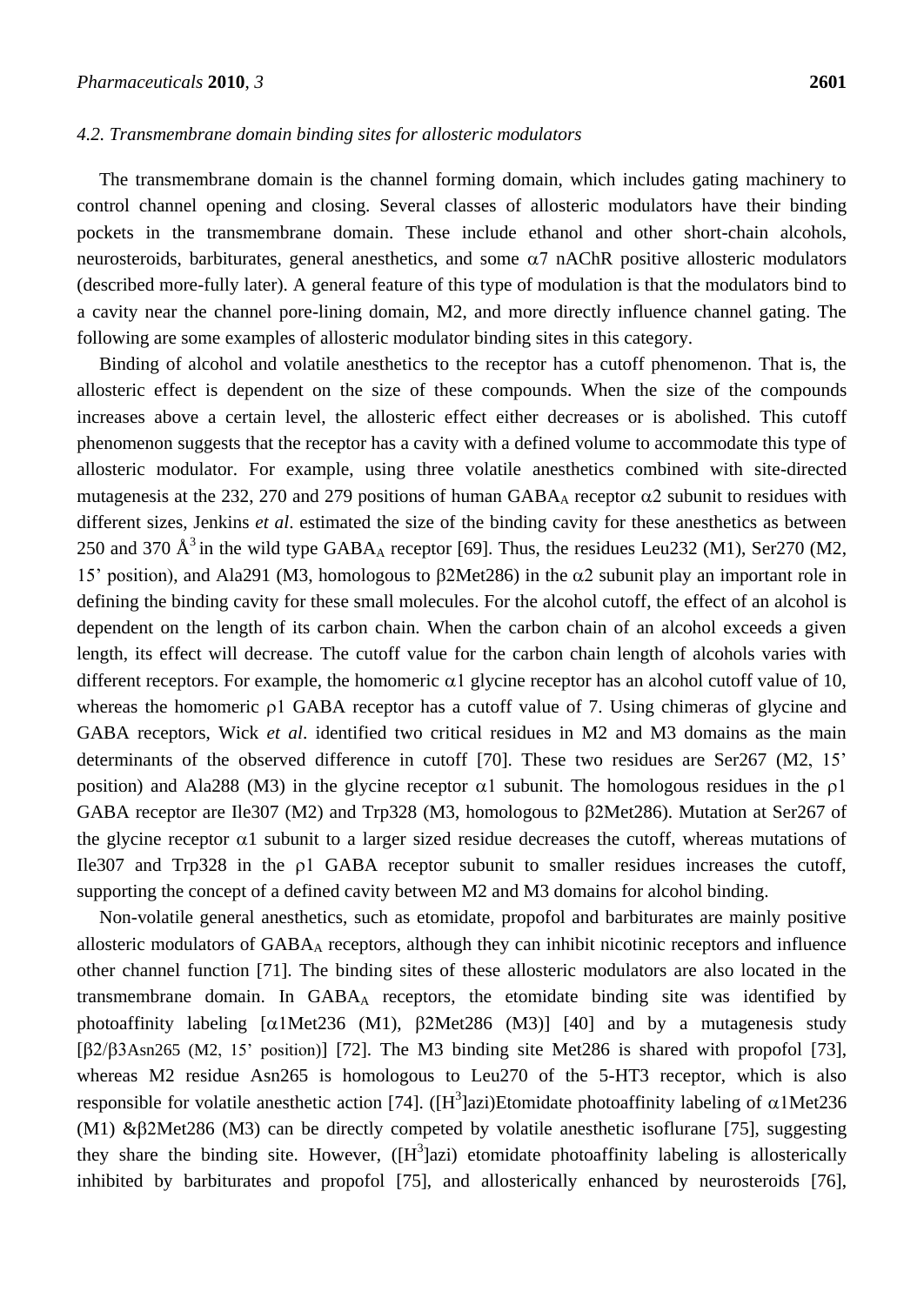suggesting these allosteric modulators can directly induce conformational changes in the transmembrane domains of the receptor and thus alter the binding of other allosteric modulators.

Neuroactive steroids, termed neurosteroids, include steroid hormones, their metabolites, and synthetic steroid anesthetics. In addition to genomic effects (regulating gene expression), many steroid hormones and their metabolites have non-genomic effects, including allosteric modulation of ligand-gated ion channel function. Naturally occurring neurosteroids are endogenous regulators of GABA<sub>A</sub> receptors [77]. A good example of non-genomic neurosteroid effects is positive allosteric modulation of GABA<sub>A</sub> receptors by the endogenous neurosteroids allopregnanolone and tetrahydrodeoxycorticosterone (THDOC). At low concentrations, they potentiate GABA effects, whereas at high concentrations, they directly activate  $GABA_A$  receptors. These two different effects are mediated by binding of the neurosteroids to two different binding sites in the transmembrane domain [78]. The potentiation site is located within the transmembrane domain of the  $\alpha$ 1 subunit, formed by residues Gln241 (M1), Asn407 (M4), and Tyr410 (M4). In contrast, the activation site is located at the subunit interface of the transmembrane domains between  $\beta$ 2 and  $\alpha$ 1 subunits, formed by  $\beta$ 2Tyr284 (M3) and  $\alpha$ 1Thr236 (M1). Neurosteroids also modulate nicotinic receptors. However, they are not well characterized in this context.

Compared to GABA receptors, development of nicotinic receptor allosteric modulators is more recent. Positive allosteric modulators for the  $\alpha$ 7 nAChR are the best-developed examples of nicotinic receptor modulators.  $\alpha$ 7 nAChR has fast desensitization kinetics. Positive allosteric modulators (PAMs) for  $\alpha$ 7 nAChR can be classified into two types: type I and type II, according to their influence on current kinetics. Type I PAMs mainly potentiate current without significantly influencing receptor desensitization. Ivermectin [79], 5-hydroxyindole (5-HI) [80], genistein [81], compound 6 [82], and NS-1738 [83] are examples of type I PAMs. 5-hydroxyindole is also an allosteric modulator for serotonin receptor type 3. The binding site of 5-HI in 5-HT3A receptor is located at Leu293 of the M2 domain [84]. In contrast, type II PAMs can dramatically reduce desensitization or even re-activate desensitized receptors. PNU-120596 is the best-characterized representative of this type [85]. Its binding pocket is located in the transmembrane domain [44], and is formed by five residues: Ser222 (M1), Ala225 (M1), Met253 (M2, 15' position), Phe455 (M4), and Cys459 (M4). Each  $\alpha$ 7 subunit harbors one such site.

Other allosteric modulators: In addition to small drug compounds, cys-loop receptors can be allosterically modulated by divalent cations, such as zinc and calcium, and some small peptides. For example, zinc can inhibit  $GABA_A$  [86] and  $GABA_C$  receptors [87]. Calcium can modulate nicotinic receptor desensitization kinetics [88]. Secreted mammalian Ly-6/uPAR-related protein 1 (SLURP-1) is also a potentiator of  $\alpha$ 7 nicotinic receptors [89]. Small peptide allosteric modulators of glycine receptors can be selected from a peptide phage-display library [90]. The zinc binding sites for zinc modulation of GABA<sub>A</sub> receptors have been identified as five charged residues in three locations of the receptor. They are  $\alpha$ 1Glu137 (pre-cys-loop),  $\alpha$ 1His141 (cys-loop),  $\beta$ 3Glu182 (loop F),  $\beta$ 3His267 (M2, 17' position),  $\beta$ 3Glu270 (M2, 20' position) [54]. Similar sites in the  $\beta$ 2 subunit are responsible for the high sensitivity of the  $\alpha$ 1 $\beta$ 2 GABA<sub>A</sub> receptor to zinc potentiation [91]. The calcium binding sites in  $\alpha$ 7 nAChR are at Glu172 of loop F, homologous to the zinc binding site in the  $\beta$ 3 GABA receptor subunit ( $\beta$ 3Glu182), and Glu44 of loop 2 [92, 93].

In summary, the mechanism of action for all allosteric modulators of cys-loop proteins is likely to involve altering channel gating. The alteration of channel gating will influence the distribution of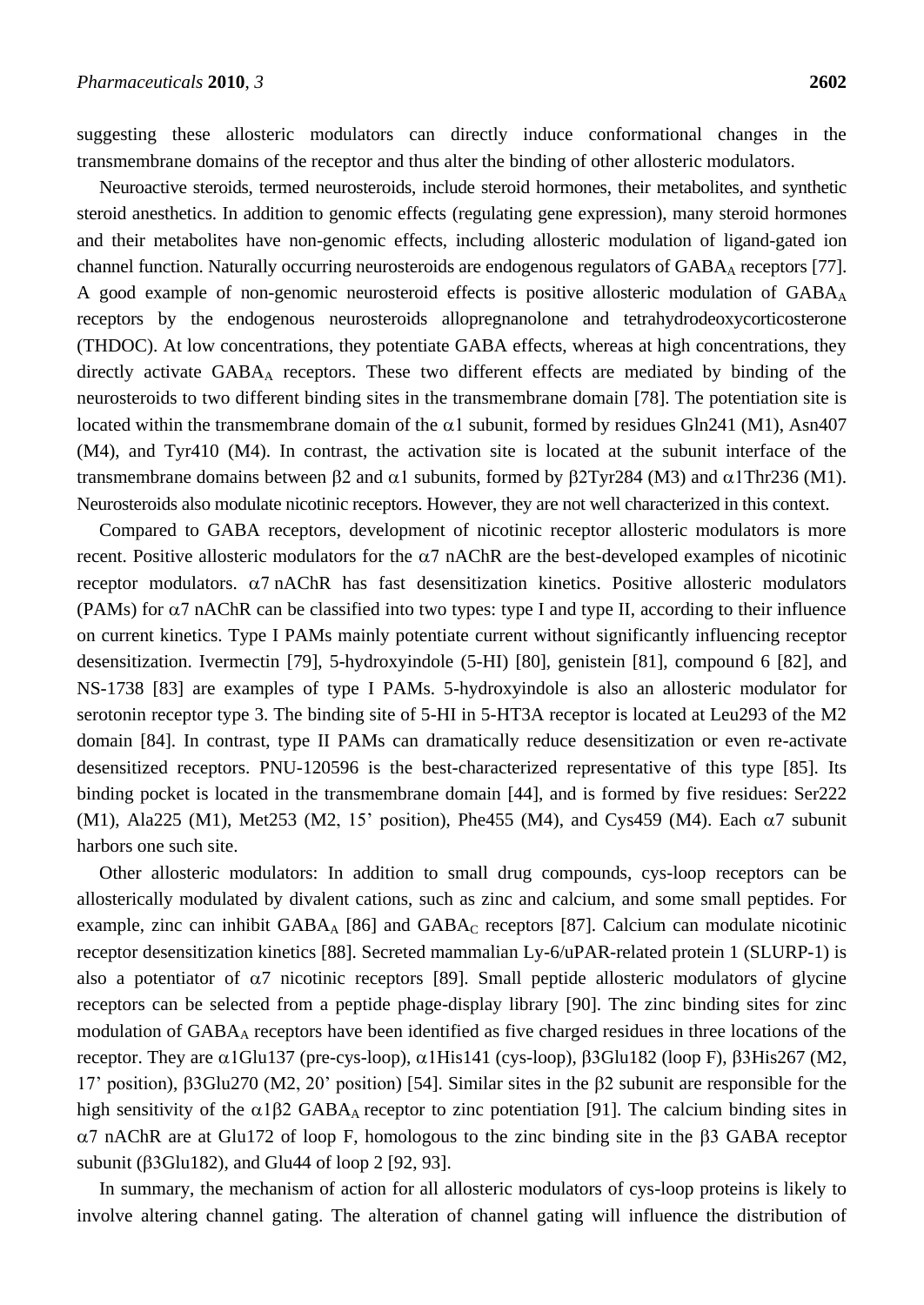receptors across different affinity states. The net observable effects are changes in the receptor maximal current, gating kinetics, and sensitivity to agonist. All these changes can be explained by a single MWC-type allosteric model. There are two major binding site locations for allosteric modulators: at amino-terminal domain subunit interfaces and the transmembrane domain. However, other locations along the activation pathway, especially the coupling region between amino-terminal domain and transmembrane domain, or even the intracellular loop, could be potential sites for novel allosteric modulator development. In fact, G protein βγ can modify glycine receptor function by interacting with two basic motifs in the beginning and the end of the M3−M4 intracellular loop [94]. The positively charged residues in these two motifs, along with the Gβγ protein, are also critical for the action of ethanol on the glycine receptor [49]. Figure 4 summarizes the binding sites discussed above, mapped onto the 3-D EM structure of *Torpedo* nicotinic receptor  $\alpha$  and  $\beta$  subunits [16].

GABA<sup>A</sup> receptor allosteric modulators are relatively well characterized and developed. A recent research trend is to develop novel allosteric modulators with subtype specificity in other members of the cys-loop family, especially nicotinic receptors. Another important development is negative allosteric modulators of GABA<sup>A</sup> receptors. Development of GABA<sup>A</sup> receptor negative allosteric modulators was hampered by their non-selectivity between different receptor subtypes, resulting in increased seizure susceptibility. However, recent development of more subtype selective negative allosteric modulators shows promising results. For example,  $\alpha$ 5 subunit containing GABA<sub>A</sub> receptors are mainly distributed in the hippocampus, and  $\alpha$ 5 selective inverse agonists (negative allosteric modulators) can improve cognitive function [95,96]. We expect more subtype specific allosteric modulators for cys-loop receptors will be developed in the near future.

#### **Acknowledgements**

This work is supported by the Barrow Neurological Foundation and NIH R01GM085237 grant to YC.

#### **References**

- 1. Albuquerque, E.; Pereira, E.; Alkondon, M.; Rogers, S. Mammalian nicotinic acetylcholine receptors: from structure to function*. Physiol. Rev.* **2009**, *89*, 73-120.
- 2. Thompson, A.; Lummis, S. The 5-HT<sup>3</sup> receptor as a therapeutic target*. Expert Opin. Ther. Targets* **2007**, *11*, 527-540.
- 3. Olsen, R.; Sieghart, W. International Union of Pharmacology. LXX. Subtypes of  $\gamma$ -aminobutyric acid (A) receptors: classification on the basis of subunit composition, pharmacology, and function. Update. *Pharmacol. Rev.* **2008**, *60*, 243-260.
- 4. Olsen, R.; Sieghart, W. GABA<sub>A</sub> receptors: subtypes provide diversity of function and pharmacology*. Neuropharmacology* **2009**, *56*, 273-284.
- 5. Johnston, G.; Chebib, M.; Hanrahan, J.; Mewett, K. GABA<sub>C</sub> receptors as drug targets. *Curr. Drug Targets CNS Neurol. Disord.* **2003**, *2*, 260.
- 6. Lynch, J. Native glycine receptor subtypes and their physiological roles*. Neuropharmacology* **2009**, *56*, 303-309.
- 7. Davies, P.; Wang, W.; Hales, T.; Kirkness, E. A novel class of ligand-gated ion channel is activated by Zn2+ *. J. Biol. Chem.* **2003**, *278*, 712-717.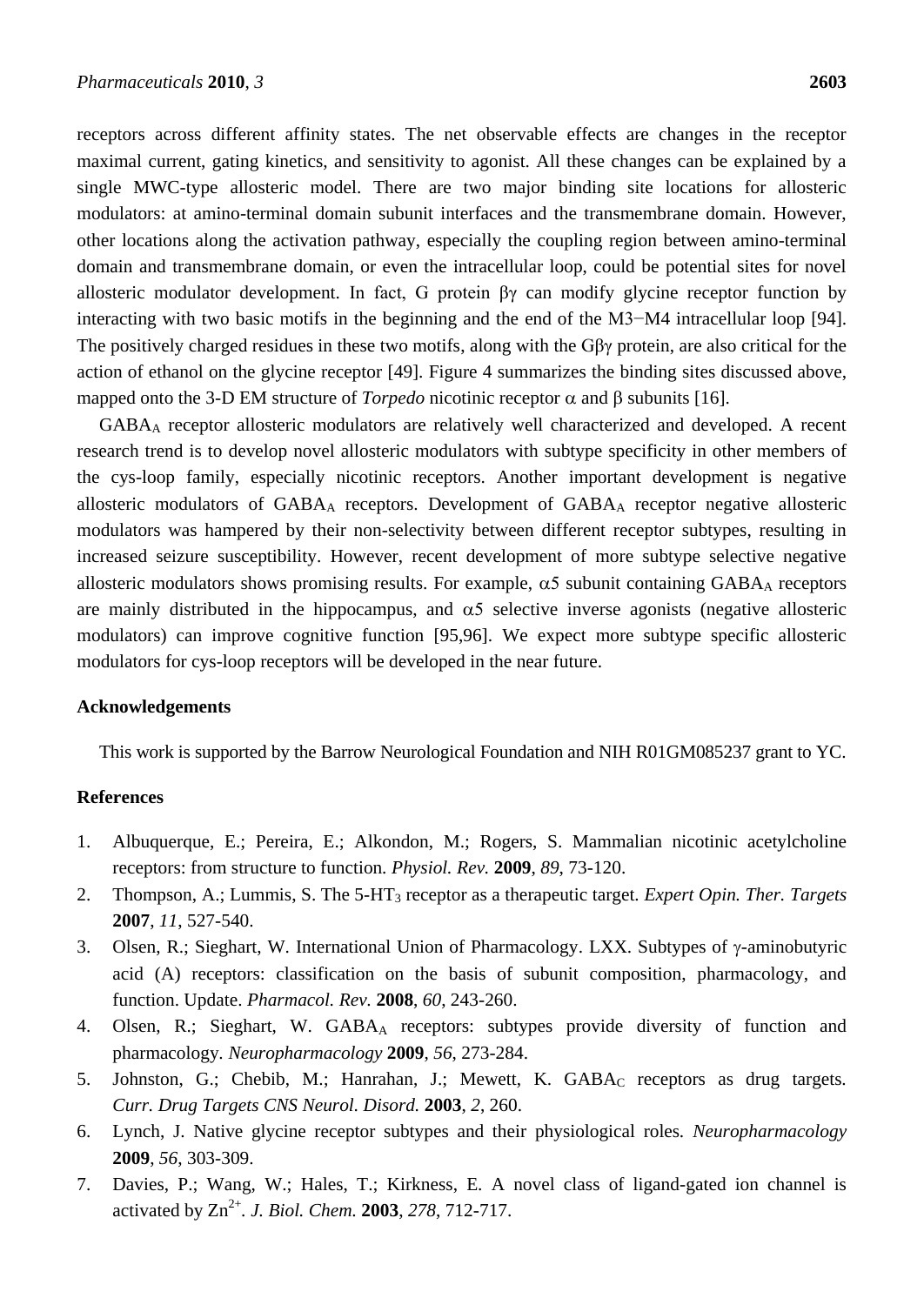- 8. Changeux, J.;Edelstein, S. Allosteric receptors after 30 years*. Neuron* **1998**, *21*, 959-980.
- 9. Lester, H.; Dibas, M.; Dahan, D.; Leite, J.; Dougherty, D. Cys-loop receptors: new twists and turns*. Trends. Neurosci.* **2004**, *27*, 329-336.
- 10. Ortells, M.; Lunt, G. Evolutionary history of the ligand-gated ion-channel superfamily of receptors*. Trends. Neurosci.* **1995**, *18*, 121-127.
- 11. Bocquet, N.; Nury, H.; Baaden, M.; Poupon, C.; Changeux, J.; Delarue, M.; Corringer, P. X-ray structure of a pentameric ligand-gated ion channel in an apparently open conformation*. Nature* **2009**, *457*, 111-114.
- 12. Tasneem, A.; Iyer, L.M.; Jakobsson, E.; Aravind, L. Identification of the prokaryotic ligand-gated ion channels and their implications for the mechanisms and origins of animal Cys-loop ion channels*. Genome. Biol.* **2004**, *6*, R4.
- 13. Hilf, R.; Dutzler, R. X-ray structure of a prokaryotic pentameric ligand-gated ion channel*. Nature* **2008**, *452*, 375-379.
- 14. Unwin, N. Nicotinic acetylcholine receptor at 9 Å resolution*. J. Mol. Biol.* **1993**, *229,* 1101-1124.
- 15. Miyazawa, A.; Fujiyoshi, Y.; Unwin, N. Structure and gating mechanism of the acetylcholine receptor pore*. Nature* **2003**, *423*, 949-955.
- 16. Unwin, N. Refined structure of the nicotinic acetylcholine receptor at 4 Å resolution*. J. Mol. Biol.* **2005**, *346*, 967-989.
- 17. Celie, P.; Rossum-Fikkert, S.; Dijk, W.; Brejc, K.; Smit, A.; Sixma, T. Nicotine and carbamylcholine binding to nicotinic acetylcholine receptors as studied in AChBP crystal structures*. Neuron* **2004**, *41*, 907-914.
- 18. Brejc, K.; Dijk, W.; Klaassen, R.; Schuurmans, M.; Oost, J.; Smit, A.; Sixma, T. Crystal structure of an ACh-binding protein reveals the ligand-binding domain of nicotinic receptors*. Nature* **2001**, *411*, 269-276.
- 19. Ulens, C.; Hogg, R.; Celie, P.; Bertrand, D.; Tsetlin, V.; Smit, A.; Sixma, T. Structural determinants of selective  $\alpha$ -conotoxin binding to a nicotinic acetylcholine receptor homolog AChBP*. Proc. Natl. Acad. Sci. USA* **2006**, *103*, 3615-3620.
- 20. Hansen, S.; Sulzenbacher, G.; Huxford, T.; Marchot, P.; Taylor, P.; Bourne, Y. Structures of Aplysia AChBP complexes with nicotinic agonists and antagonists reveal distinctive binding interfaces and conformations*. EMBO J.* **2005**, *24*, 3635-3646.
- 21. Chang, Y.; Wu, W.; Zhang, J.; Huang, Y. Allosteric activation mechanism of the cys-loop receptors*. Acta Pharmacol. Sin.* **2009**, *30*, 663-672.
- 22. Edelstein, S.; Changeux, J. Allosteric proteins after thirty years: the binding and state functions of the neuronal  $\alpha$ 7 nicotinic acetylcholine receptors. *Experientia* **1996**, 52, 1083-1090.
- 23. Chen, Y.; Reilly, K.; Chang, Y. Evolutionarily conserved allosteric network in the cys-loop family of ligand-gated ion channels revealed by statistical covariance analyses*. J. Biol. Chem.* **2006**, *281*, 18184-18192.
- 24. Millar, P.; Smart, T. Binding; activation and modulation of Cys-loop receptors*. Trends. Pharmacol. Sci.* **2010**, *31*, 161-174.
- 25. Bartos, M.; Corradi, J.; Bouzat, C. Structural basis of activation of cys-loop receptors: the extracellular-transmembrane interface as a coupling region*. Mol. Neurobiol.* **2009**, *40*, 236-252.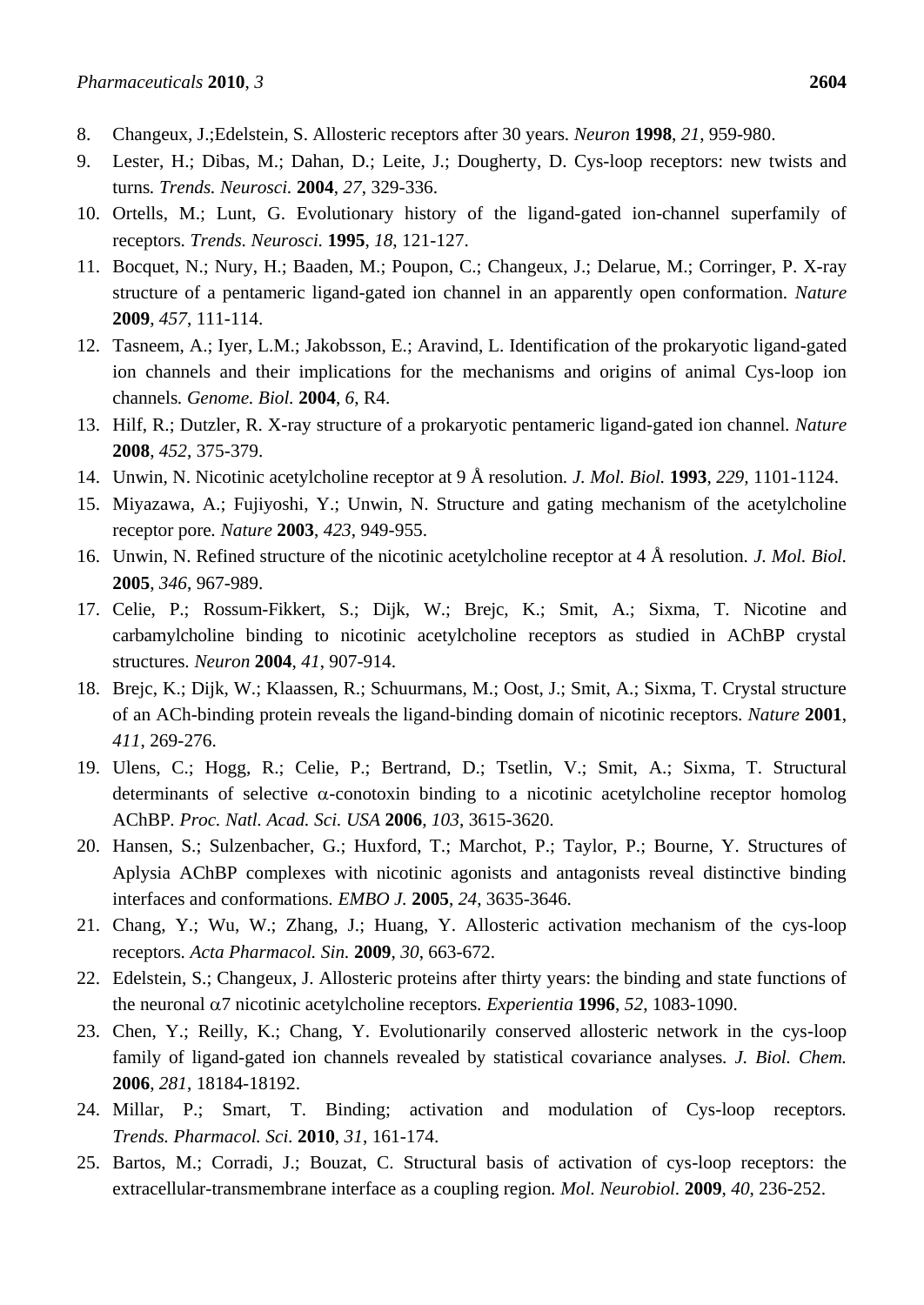- 26. Yakel, J. Gating of nicotinic ACh receptors: latest insights into ligand binding and function*. J. Physiol.* **2010**, *588*, 597-602.
- 27. Cederholm, J.; Schofield, P.; Lewis, T. Gating mechanisms in Cys-loop receptors*. Eur. Biophys. J.* **2009**, *39*, 37-49.
- 28. Taly, A.; Corringer, P.; Guedin, D.; Lestage, P.; Changeux, J. Nicotinic receptors: allosteric transitions and therapeutic targets in the nervous system*. Nature Rev. Drug Dicovery* **2009**, *8*, 733-750.
- 29. Burzomato, V.; Beato, M.; Groot-Kormelink, P.; Colquhoun, D.; Sivilotti, L. Single-channel behavior of heteromeric  $\alpha$ 1 $\beta$  glycine receptors: an attempt to detect a conformational change before the channel opens*. J. Neurosci.* **2004**, *24*, 10924-10940.
- 30. Moroni, M.; Zwart, R.; Sher, E.; Cassels, B.; Bermudez I.  $\alpha$ 4 $\beta$ 2 nicotinic receptors with high and low acetylcholine sensitivity: pharmacology, stoichiometry, and sensitivity to long-term exposure to nicotine*. Mol. Pharmacol.* **2006**, *70*, 755-768.
- 31. Monod, J.; Wyman, J.; Changeux, J. On the nature of allosteric proteins: a plausible model*. J. Mol. Biol.* **1965**, *12*, 88-118.
- 32. Jackson, M. Spontaneous openings of the acetylcholine receptor channel*. Proc. Natl. Acad. Sci. USA* **1984**, *81*, 3901-3904.
- 33. Chang, Y.; Weiss, D. Allosteric activation mechanism of the  $\alpha$ 1 $\beta$ 2 $\gamma$ 2  $\gamma$ -aminobutyric acid type A receptor revealed by mutation of the conserved M2 leucine*. Biophys. J.* **1999**, *77*, 2542-2551.
- 34. Lape, R.; Colquhoun, D.; Sivilotti, L. On the nature of partial agonism in the nicotinic receptor superfamily*. Nature* **2008**, *454*, 722-727.
- 35. Campo-Soria, C.; Chang, Y.; Weiss, D. Mechanism of action of benzodiazepines on GABA<sub>A</sub> receptors*. Br. J. Pharmacol.* **2006**, *148*, 984-990.
- 36. Rüsch, D.; Forman, S. Classic benzodiazepines modulate the open–close equilibrium in  $\alpha$ 1 $\beta$ 2 $\gamma$ 2L -aminobutyric acid type A receptors*. Anesthesiology* **2005**, *102*, 783-792.
- 37. Bau, R.; Sigel, E. Benzodiazepines affect channel opening of GABA<sub>A</sub> receptors induced by either agonist binding site*. Mol. Pharmacol.* **2005**, *67*, 1005-1008.
- 38. Kloda, H.; ,Czajkowski, C. Agonist-, antagonist-, and benzodiazepine-Induced structural changes in the  $\alpha$ 1Met113-Leu132 region of the GABA<sub>A</sub> receptor. *Mol. Pharmacol.* **2007**, 71, 483-493.
- 39. Rüsch, D.; Zhong, H.; Forman, S. Gating allosterism at a single class of etomidate sites on  $\alpha$ 1 $\beta$ 2 $\gamma$ 2L GABA<sub>A</sub> receptors accounts for both direct activation and agonist modulation. *J. Biol. Chem.* **2004**, *279*, 20982-20992.
- 40. Li, G.; Chiara, D.; Sawyer, G.; Husain, S.; Olsen, R.; Cohen, J. Identification of a GABAA receptor anesthetic binding site at subunit interfaces by photolabeling with an etomidate analog*. J. Neurosci.* **2006**, *26*, 11599-11605.
- 41. Stewart, D.; Desai, R.; Cheng, Q.; Liu, A.; Forman , S. Tryptophan mutations at Azi-Etomidate photo-incorporation sites on  $\alpha$ 1 or  $\beta$ 2 subunits enhance GABA<sub>A</sub> receptor gating and reduce etomidate modulation*. Mol. Pharmacol.* **2008**, *74*, 1687-1695.
- 42. Li, W.; Jin, X.; Covey, D.; Steinbach J. Neuroactive steroids and human recombinant  $\rho$ 1 GABA<sub>C</sub> receptors*. J. Pharmacol. Exp. Ther.* **2007**, *323*, 236-247.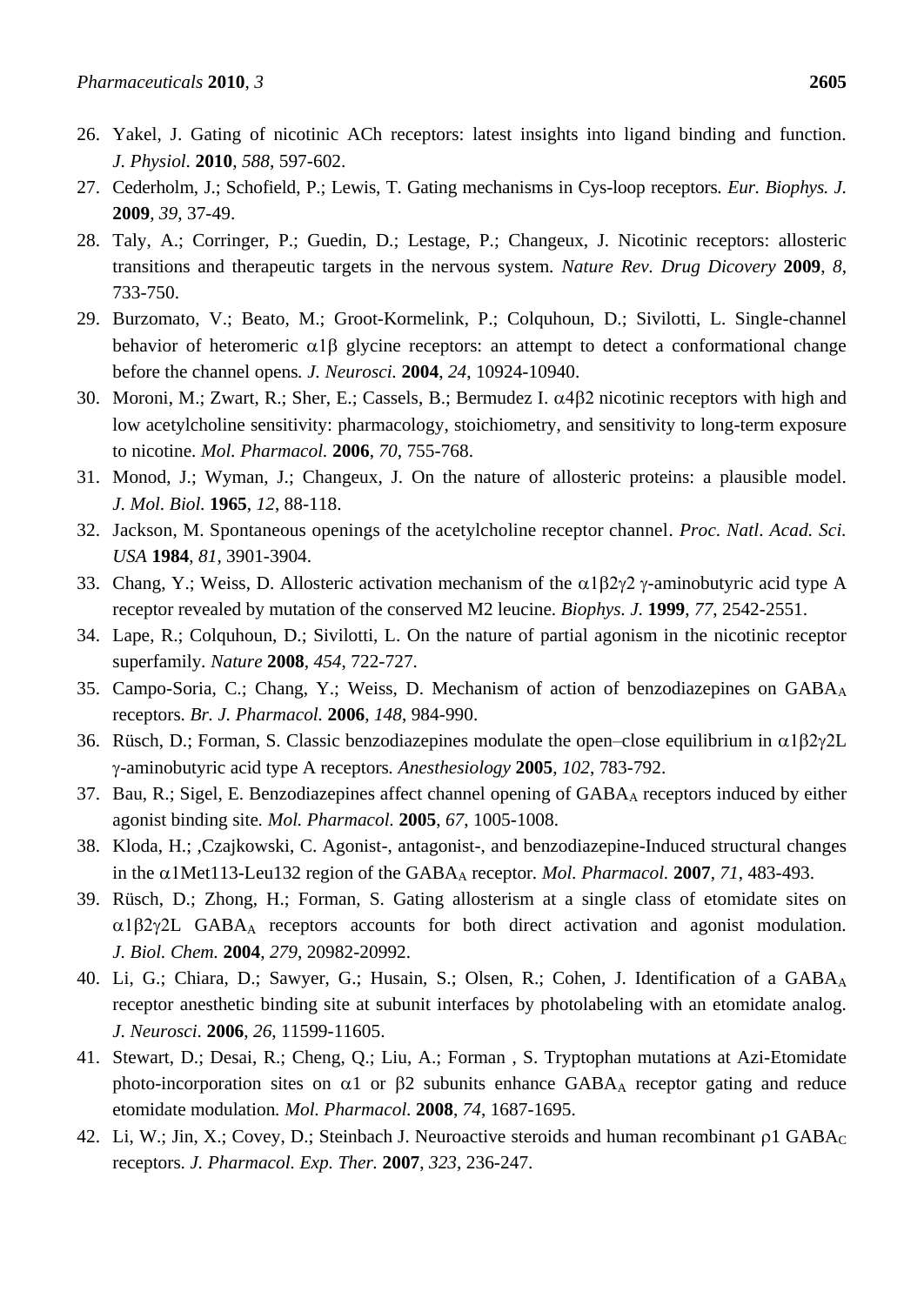- 43. Li, P.; Khatri, A.; Bracamontes, J.; Weiss, D.; Steinbach, J.; Akk, G. Site-specific fluorescence reveals distinct structural changes induced in the human  $\rho$ 1 GABA receptor by inhibitory neurosteroids. *Mol. Pharmacol.* **2010**, *77*, 539-546.
- 44. Young, G.; Zwart, R.; Walker, A.; Sher, E.; Millar N. Potentiation of  $\alpha$ 7 nicotinic acetylcholine receptors via an allosteric transmembrane site*. Proc. Natl. Acad. Sci. USA* **2008**, *105*, 14686-14691.
- 45. Barron, S.; McLaughlin, J.; See, J.; Richards, V.; Rosenberg, R. An allosteric modulator of  $\alpha$ 7 nicotinic receptors, N- (5-Chloro-2,4-dimethoxyphenyl)-N'- (5-methyl-3-isoxazolyl)-urea (PNU-120596), causes conformational changes in the extracellular ligand binding domain similar to those caused by acetylcholine*. Mol. Pharmacol.* **2009**, *76*, 253-263.
- 46. McLaughlin, J.; Barron, S.; See, J.; Rosenberg, R. Conformational changes in  $\alpha$ 7 acetylcholine receptors underlying allosteric modulation by divalent cations*. BMC Pharmacol.* **2009**, *9*, 1-13.
- 47. Perkins, D.; Trudell, J.; Crawford, D.; Asatryan, L.; Alkana, R.; Davies D. Loop 2 structure in glycine and GABA<sup>A</sup> receptors plays a key role in determining ethanol sensitivity*. J. Biol. Chem.* **2009**, *284*, 27304-27314.
- 48. Perkins, D.; JR, T.; Crawford, D.; Alkana, R.; Davies, D. Targets for ethanol action and antagonism in loop 2 of the extracellular domain of glycine receptors*. J. Neurochem.* **2008**, *106*, 1337-1349.
- 49. Yevenes, G.; Moraga-Cid, G.; Peoples, R.; Schmalzing, G.; Aguayo, L. A selective  $G\beta\gamma$ -linked intracellular mechanism for modulation of a ligand-gated ion channel by ethanol*. Proc. Natl. Acad. Sci. USA* **2008,** *51*, 20523-20528.
- 50. Chang, Y.; Weiss, D. Site-specific fluorescence reveals distinct structural changes with GABA receptor activation and antagonism*. Nat. Neurosci.* **2002**, *5*, 1163-1168.
- 51. Zhang, J.; Xue, F.; Chang, Y. Agonist- and antagonist-induced conformational changes of loop F and their contributions to the  $\rho$ 1 GABA receptor function. *J. Physiol.* **2009**, *587*, 139-153.
- 52. Chang, C.; Olcese, R.; Olsen, R. A single M1 residue in the  $\beta$ 2 subunit alters channel gating of GABA<sup>A</sup> receptor in anesthetic modulation and direct activation*. J. Biol. Chem.* **2003**, *278*, 42821-42828.
- 53. Hu, X.; Peoples, R. Arginine 246 of the pretransmembrane domain 1 region alters 2,2,2 richloroethanol action in the 5-hydroxytryptamine3A receptor*. J. Pharmacol. Exp. Ther.* **2008**, *324*, 1011-1018.
- 54. Hosie, A.; Dunne, E.; Harvey, R.; Smart, T. Zinc-mediated inhibition of GABA (A) receptors: discrete binding sites underlie subtype specificity*. Nat. Neurosci.* **2003**, *6*, 362-369.
- 55. Kash, T.; Jenkins, A.; Kelley, J.; Trudell, J.; Harrison, N. Coupling of agonist binding to channel gating in the GABA<sup>A</sup> receptor*. Nature* **2003**, *421*, 272-275.
- 56. Kash, T.; Dizon, M.; Trudell, J.; Harrison, N. Charged residues in the  $\beta$ 2 subunit involved in GABA<sup>A</sup> receptor activation*. J. Biol. Chem.* **2004**, *279*, 4887-4893.
- 57. Duncalfe, L.; Carpenter, M.; Smillie, L.; Martin, I.; Dunn, S. The major site of photoaffinity labeling of the GABA<sub>A</sub> receptor by  $\int^3 H$  flunitrazepam is histidine 102 of the a subunit. *J. Biol. Chem.* **1996**, *271*, 9209-9214.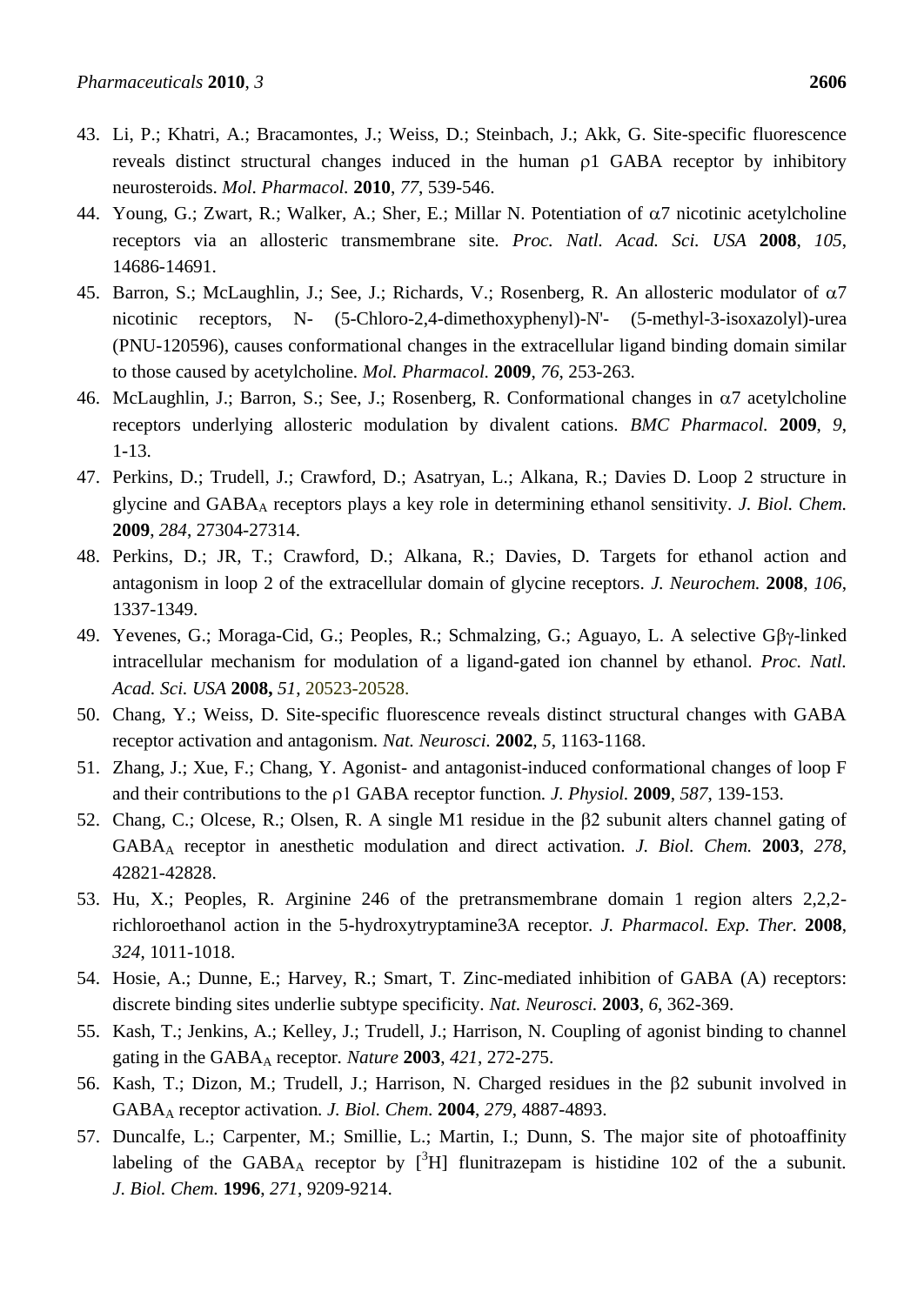- 58. Wieland, H.; Luddens, H.; Seeburg, P. A single histidine in GABA<sup>A</sup> receptors is essential for benzodiazepine agonist binding*. J. Biol. Chem.* **1992**, *267*, 1426-1429.
- 59. Amin, J.; Brooks-Kayal, A.; Weiss, D. Two tyrosine residues on the a subunit are crucial for benzodiazepine binding and allosteric modulation of  $\gamma$ -aminobutyric acid A receptors. *Mol. Pharmacol.* **1997**, *51*, 833-841.
- 60. Schaerer, M.; Buhr, A.; Baur, R.; Sigel, E. Amino acid residue 200 on the  $\alpha$ 1 subunit of GABA (A) receptors affects the interaction with selected benzodiazepine binding site ligands*. Eur. J. Pharmacol.* **1998**, *354*, 283-288.
- 61. Buhr, A.; Schaerer, M.; Baur, R.; Sigel, E. Residues at positions 206 and 209 of the  $\alpha$ 1 subunit of -aminobutyric acid A receptors influence affinities for benzodiazepine binding site ligands. *Mol. Pharmacol.* **1997**, *52*, 676-682.
- 62. Buhr, A.; Baur, R.; Sigel, E. Subtle changes in residue 77 of the  $\gamma$  subunit of  $\alpha$ 1 $\beta$ 2 $\gamma$ 2 GABA<sub>A</sub> receptors drastically alter the affinity for ligands of the benzodiazepine binding site and suggest the presence of two sites*. J. Biol. Chem.* **1997**, *272*, 11799-11804.
- 63. Wingrove, P.; Thompson, S.; Wafford, K.; Whiting, P. Key amino acids in the gamma subunit of the  $\gamma$ -aminobutyric acid A receptor that determine ligand binding and modulation at the benzodiazepine site*. Mol. Pharmacol.* **1997**, *52*, 874-881.
- 64. Kucken, A.M.; Teissere, J.A.; Seffinga-Clark, J.; Wagner, D.A.; Czajkowski, C. Structural requirements for imidazobenzodiazepine binding to GABA (A) receptors*. Mol. Pharmacol.* **2003**, *63*, 289-296.
- 65. Teissere, J.; Czajkowski, C. A  $\beta$ -strand in the  $\gamma$ 2 subunit lines the benzodiazepine binding site of the GABA<sup>A</sup> receptor: structural rearrangements detected during channel gating*. J. Neurosci.* **2001**, *21*, 4977-4986.
- 66. Buhr, A.; Sigel, E. A point mutation in the  $\gamma$ 2 subunit of  $\gamma$ -aminobutyric acid type A receptors results in altered benzodiazepine site specificity*. Proc. Natl. Acad. Sci. USA* **1997**, *94*, 8824-8829.
- 67. Sancar, F.; Ericksen, S.; Kucken, A.; Teissére, J.; Czajkowski, C. Structural determinants for high-affinity zolpidem binding to GABA-A receptors*. Mol. Pharmacol.* **2007**, *71*, 38-46.
- 68. Seo, S.; Henry, J.; Lewis, A.; Wang, N.; Levandoski, M. The positive allosteric modulator morantel binds at noncanonical subunit interfaces of neuronal nicotinic acetylcholine receptors*. J. Neurosci.* **2009**, *29*, 8734-8742.
- 69. Jenkins, A.; Greenblatt, E.; Faulkner, H.; Bertaccini, E.; Light A.; Lin, A.; Andreasen, A.; Viner, A.; Trudell, J.; Harrison, N. Evidence for a common binding cavity for three general anesthetics within the GABA<sup>A</sup> receptor*. J. Neurosci.* **2001**, *21*, RC136.
- 70. Wick, M.; Mihic, S.; Ueno, S.; Mascia, M.; Trudell, J.; Brozowski, S.; Ye, Q.; Harrison, N.; Harris, R. Mutations of gamma-aminobutyric acid and glycine receptors change alcohol cutoff: evidence for an alcohol receptor? *Proc. Natl. Acad. Sci. USA* **1998**, *95*, 6504-6509.
- 71. Frank, N. General anaesthesia: from molecular targets to neuronal pathways of sleep and arousal*. Nat. Rev. Neurosci.* **2008**, *9*, 370-386.
- 72. Belelli, D.; Lambert, J.; Peters, J.; Wafford, K.; Whiting, P. The interaction of the general anesthetic etomidate with the  $\gamma$ -aminobutyric acid type A receptor is influenced by a single amino acid*. Proc. Natl. Acad. Sci. USA* **1997**, *94*, 11031-11036.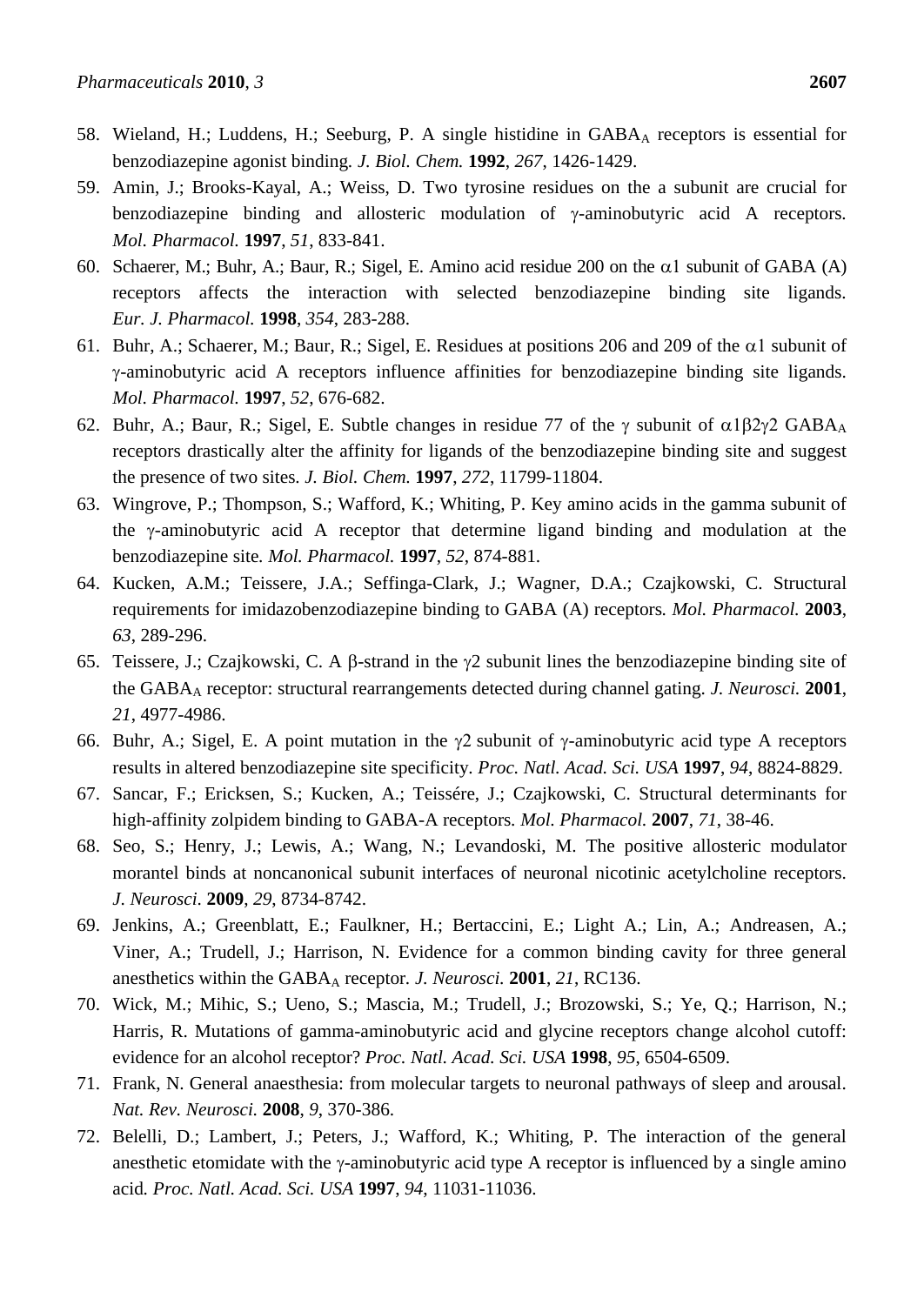- 73. Bali, M.; Akabas, M. Defining the propofol binding site location on the GABA<sub>A</sub> receptor. *Mol. Pharmacol.* **2004**, *65*, 68-76.
- 74. Lopreato, G.; Banerjee, P.; Mihic, S. Amino acids in transmembrane domain two influence anesthetic enhancement of serotonin-3A receptor function*. Brain Res. Mol. Brain Res.* **2003**, *118*, 45-51.
- 75. Li, G.; Chiara, D.; Cohen, J.; Olsen, R. Numerous classes of general anesthetics inhibit etomidate binding to  $\gamma$ -aminobutyric acid type A (GABA<sub>A</sub>) receptors. *J. Biol. Chem.* **2010**, 285, 8615-8620.
- 76. Li, G.; Chiara, D.; Cohen, J.; RW, O. Neurosteroids allosterically modulate binding of the anesthetic etomidate to  $\gamma$ -aminobutyric acid type A receptors. *J. Biol. Chem.* 2009, 284, 11771-11775.
- 77. Belelli, D.; Lambert, J. Neurosteroids: endogenous regulators of the GABA<sup>A</sup> receptor*. Nat. Rev. Neurosci.* **2005**, *6*, 565-575.
- 78. Hosie, A.; Wilkins, M.; da, Silva, H.; Smart, T. Endogenous neurosteroids regulate GABA<sup>A</sup> receptors through two discrete transmembrane sites*. Nature* **2006**, *444*, 486-489.
- 79. Krause, R.; Buisson, B.; Bertrand, S.; Corringer, P.; Galzi, J.; Changeux, J.; Bertrand, D. Ivermectin: a positive allosteric effector of the  $\alpha$ <sup>7</sup> neuronal nicotinic acetylcholine receptor. *Mol. Pharmacol.* **1998**, *53*, 283-294.
- 80. Zwart, R.; De, Filippi, G.; Broad, L.; McPhie, G.; Pearson, K.; Baldwinson, T.; Sher ,E. 5-Hydroxyindole potentiates human  $\alpha$ 7 nicotinic receptor-mediated responses and enhances acetylcholine-induced glutamate release in cerebellar slices*. Neuropharmacology* **2002**, *43*, 374-384.
- 81. Charpantier, E.; Wiesner, A.; Huh, K.; Ogier, R.; Hoda, J.; Allaman, G.; Raggenbass, M.; Feuerbach, D.; Bertrand, D.; Fuhrer, C.  $\alpha$ 7 neuronal nicotinic acetylcholine receptors are negatively regulated by tyrosine phosphorylation and Src-family kinases*. J. Neurosci.* **2005**, *25*, 9836-9849.
- 82. Ng, H.; Whittemore, E.; Tran, M.; Hogenkamp, D.; Broide, R.; Johnstone, T.; Zheng, L.; Stevens, K.; Gee, K. Nootropic  $\alpha$ 7 nicotinic receptor allosteric modulator derived from GABA<sub>A</sub> receptor modulators*. Proc. Natl. Acad. Sci. USA* **2007**, *104*, 8059-8064.
- 83. Timmermann, D.; Grønlien, J.; Kohlhaas, K.; Nielsen, E.; Dam, E.; Jørgensen, T.; Ahring, P.; Peters, D.; Holst, D.; Christensen, J.; Malysz, J.; Briggs, C.; Gopalakrishnan, M.; Olsen, G. An allosteric modulator of the  $\alpha$ 7 nicotinic acetylcholine receptor possessing cognition-enhancing properties *in vivo*. *J. Pharmacol. Exp. Ther.* **2007**, *323*, 294-307.
- 84. Hu, X.; Lovinger, D. The L293 residue in transmembrane domain 2 of the 5-HT3A receptor is a molecular determinant of allosteric modulation by 5-hydroxyindole*. Neuropharmacology* **2008**, *54*, 1153-1165.
- 85. Hurst, R.; Hajós, M.; Raggenbass, M.; Wall, T.; Higdon, N.; Lawson, J.; Rutherford-Root, K.; Berkenpas, M.; Hoffmann, W.; Piotrowski, D.; Groppi, V.; Allaman, G.; Ogier, R.; Bertrand, S.; Bertrand, D.; Arneric, S. A novel positive allosteric modulator of the  $\alpha$ 7 neuronal nicotinic acetylcholine receptor: *in vitro* and *in vivo* characterization*. J. Neurosci.* **2005**, *25*, 4396-4405.
- 86. Smart, T.; Moss, S.; Xie, X.; Huganir, R. GABA<sub>A</sub> receptors are differentially sensitive to zinc: dependence on subunit composition*. Br. J. Pharmacol.* **1991**, *103*, 1837-1839.
- 87. Chang, Y.; Amin, J.; Weiss, D. Zinc is a mixed antagonist of homomeric  $\rho$ 1 y-aminobutyric acidactivated channels*. Mol. Pharmacol.* **1995**, *47*, 595-602.